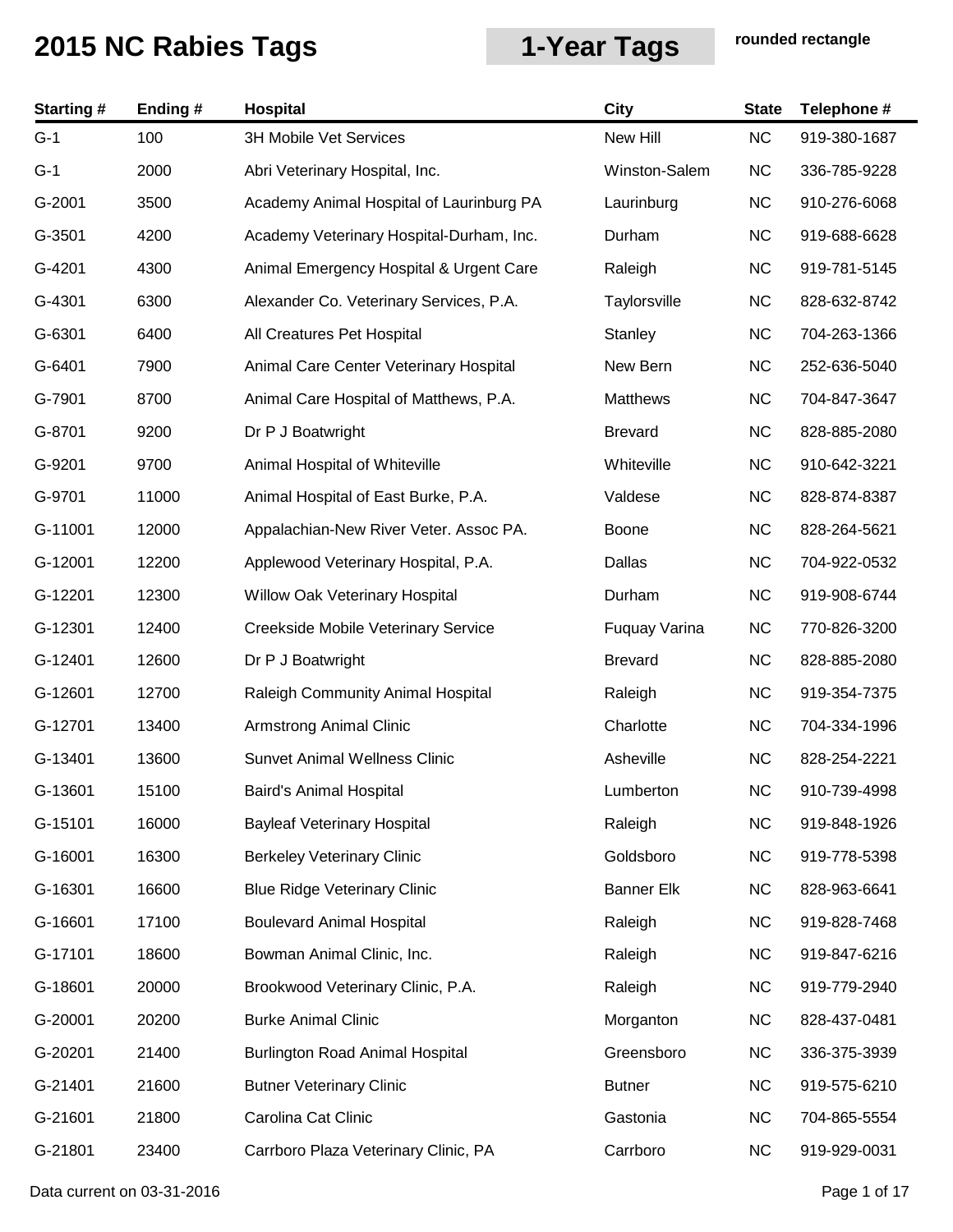| <b>Starting#</b> | Ending # | Hospital                                | <b>City</b>           | <b>State</b> | Telephone #  |
|------------------|----------|-----------------------------------------|-----------------------|--------------|--------------|
| G-23401          | 23700    | Cary Veterinary Hospital                | Cary                  | <b>NC</b>    | 919-469-0947 |
| G-23701          | 25200    | <b>Caswell Veterinary Service</b>       | Yanceyville           | <b>NC</b>    | 336-694-6321 |
| G-25201          | 25300    | Catawba Heights Animal Hospital         | <b>Belmont</b>        | <b>NC</b>    | 704-827-0616 |
| G-25301          | 25700    | <b>Central Animal Hospital</b>          | Fayetteville          | <b>NC</b>    | 910-484-5104 |
| G-25701          | 26700    | China Grove Animal Hospital             | China Grove           | <b>NC</b>    | 704-857-1017 |
| G-26701          | 27900    | Clear Creek Animal Hospital, P.A.       | Charlotte             | <b>NC</b>    | 704-537-8405 |
| G-27901          | 29700    | College Road Animal Hospital            | Wilmington            | <b>NC</b>    | 910-395-6555 |
| G-29701          | 30100    | CLOSED BRUNSWICK Cty-Companion Animal H | Shallotte             | <b>NC</b>    | 910-754-7282 |
| G-30101          | 30600    | Countryside Pet Hospital                | Conover               | <b>NC</b>    | 828-465-7387 |
| G-30601          | 30800    | Crossroads Animal Hospital, P.A.        | Dallas                | <b>NC</b>    | 704-922-7607 |
| G-30801          | 31000    | Dickson Animal Clinic, P.A.             | Gastonia              | <b>NC</b>    | 704-824-9160 |
| G-31001          | 31600    | Dixie Trail Animal Clinic, Inc.         | Raleigh               | <b>NC</b>    | 919-781-5977 |
| G-31601          | 32400    | Hampstead Animal Hospital               | Hampstead             | <b>NC</b>    | 910-270-4838 |
| G-32401          | 32700    | Fisher Veterinary Hospital, PA          | Raleigh               | <b>NC</b>    | 919-790-0412 |
| G-32701          | 33200    | Foster Animal Hospital, P.A.            | Concord               | <b>NC</b>    | 704-786-0104 |
| G-33201          | 34700    | <b>Fuquay Veterinary Hospital</b>       | Fuquay-Varina         | <b>NC</b>    | 919-552-7200 |
| G-34701          | 34900    | <b>Gandy Animal Hospital</b>            | Rockingham            | <b>NC</b>    | 910-997-2518 |
| G-34901          | 35200    | Gaston Veterinary Hospital Assoc.       | Gastonia              | <b>NC</b>    | 704-864-5739 |
| G-35201          | 36200    | Care First Animal Hospital at Glenwood  | Raleigh               | <b>NC</b>    | 919-783-7387 |
| G-36201          | 37200    | Harmony Heights Animal Hospital         | Yadkinville           | <b>NC</b>    | 336-679-8818 |
| G-37201          | 38700    | Havelock Animal Hospital, Inc.          | Havelock              | NC.          | 252-447-7119 |
| G-38701          | 39200    | Hemlock Bluffs Animal Hospital          | <b>Holly Springs</b>  | <b>NC</b>    | 919-362-1223 |
| G-39201          | 39600    | <b>Hickory Grove Animal Hospital</b>    | Charlotte             | <b>NC</b>    | 704-563-5858 |
| G-39601          | 40200    | Highlands-Cashiers Animal Clinic        | Highlands             | <b>NC</b>    | 828-526-5206 |
| G-40201          | 41200    | Hillsborough Veterinary Clinic          | Hillsborough          | <b>NC</b>    | 919-732-9969 |
| G-41201          | 41300    | House Call Practice For Pets            | Raleigh               | <b>NC</b>    | 919-874-7406 |
| G-41301          | 41700    | Lake Wheeler Veterinary Hospital        | Raleigh               | <b>NC</b>    | 919-829-5511 |
| G-41701          | 43700    | Lannon's Animal Hospital                | <b>Elizabeth City</b> | <b>NC</b>    | 252-335-7708 |
| G-43701          | 43800    | Large Animal Medicine and Surgery, P.A. | Salisbury             | <b>NC</b>    | 704-637-0546 |
| G-43801          | 46000    | <b>Matthews Animal Clinic</b>           | Matthews              | <b>NC</b>    | 704-847-9856 |
| G-46001          | 47500    | Mills River Animal Clinic               | <b>Mills River</b>    | <b>NC</b>    | 828-891-9685 |
| G-47501          | 48500    | Mooresville Animal Hospital, P.A.       | Mooresville           | <b>NC</b>    | 704-664-4087 |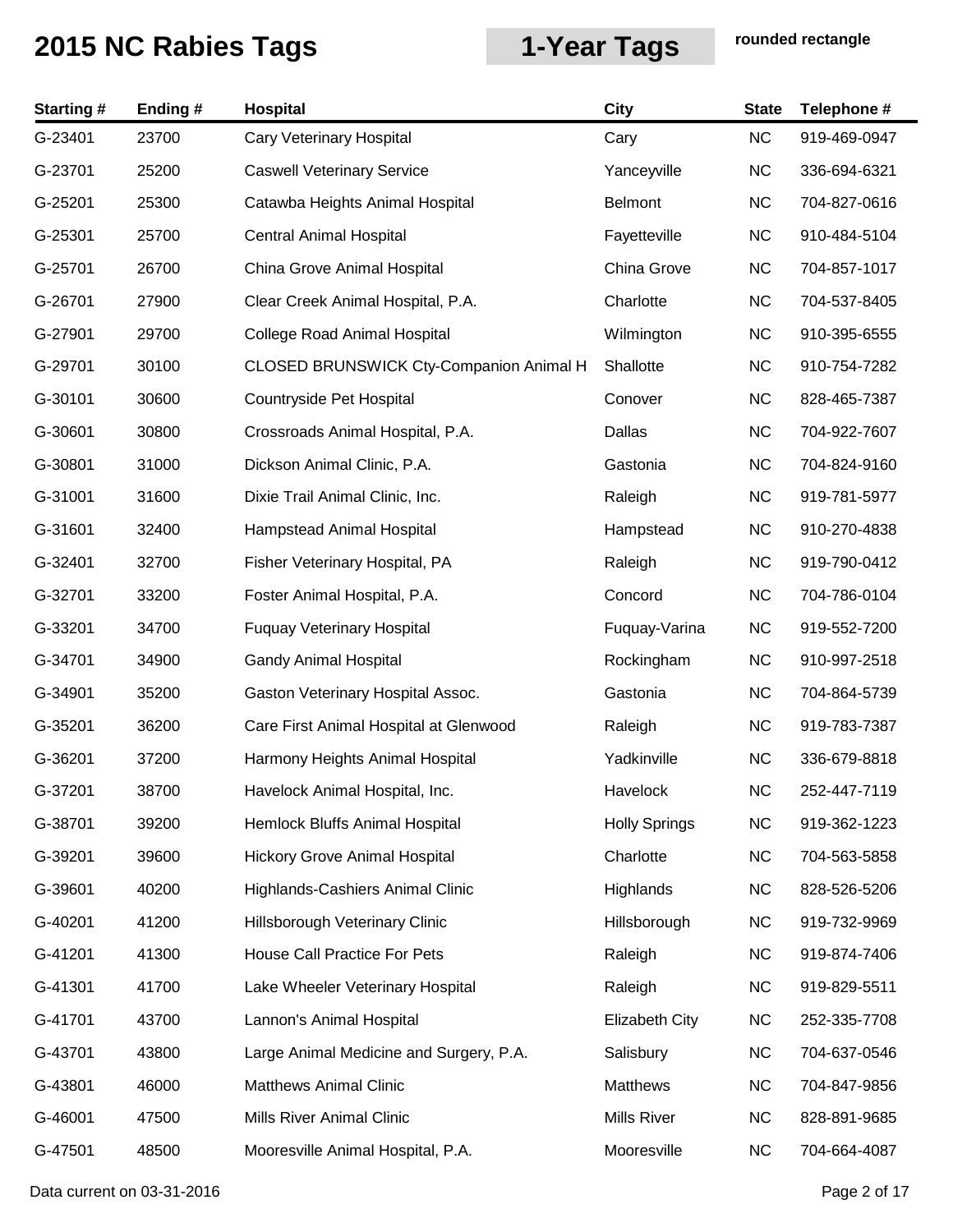| <b>Starting#</b> | Ending# | Hospital                                       | City                  | <b>State</b> | Telephone #  |
|------------------|---------|------------------------------------------------|-----------------------|--------------|--------------|
| G-48501          | 49200   | Morehead Animal Hospital, P.A.                 | Morehead City         | NC           | 252-726-0181 |
| G-49201          | 51200   | <b>Neuse Veterinary Clinic</b>                 | New Bern              | <b>NC</b>    | 252-637-7128 |
| G-51201          | 52200   | Newton Veterinary Clinic                       | Newton                | <b>NC</b>    | 828-464-5020 |
| G-52201          | 52600   | Nicks Veterinary Hospital, P.A.                | Charlotte             | <b>NC</b>    | 704-523-8015 |
| G-52601          | 55600   | North Mecklenburg Animal Hospital              | Cornelius             | <b>NC</b>    | 704-892-0207 |
| G-55601          | 57100   | North Paw Animal Hospital, Inc.                | Durham                | <b>NC</b>    | 919-471-1471 |
| G-57101          | 57200   | Dr. Elizabeth Williams                         | Fayetteville          | <b>NC</b>    | 352-318-0866 |
| G-57201          | 57400   | Oak Grove Animal Hospital                      | Durham                | <b>NC</b>    | 919-598-0001 |
| G-57401          | 58200   | Onslow Animal Hospital, Inc.                   | Jacksonville          | <b>NC</b>    | 910-347-1219 |
| G-58201          | 58400   | <b>Oriental Pet Clinic</b>                     | Oriental              | <b>NC</b>    | 252-249-2775 |
| G-58401          | 60400   | Pasquotank Animal Hospital                     | <b>Elizabeth City</b> | <b>NC</b>    | 252-264-3371 |
| G-60401          | 63400   | Pembroke Veterinary Hospital                   | Pembroke              | <b>NC</b>    | 910-521-3431 |
| G-63401          | 64000   | Pet-Vet House Call Practice, PA                | Raleigh               | <b>NC</b>    | 919-676-3130 |
| G-64001          | 65000   | Port City Animal Hospital                      | Wilmington            | <b>NC</b>    | 910-452-4093 |
| G-65001          | 65500   | North End Veterinary Clinic                    | Lumberton             | <b>NC</b>    | 910-738-9368 |
| G-65501          | 65600   | <b>Holistic Mobile Veterinary Services</b>     | Asheville             | <b>NC</b>    | 828-278-0450 |
| G-65601          | 66000   | Chapel Hill Mobile Vet House Calls             | <b>Chapel Hill</b>    | <b>NC</b>    | 919-357-3440 |
| G-66001          | 66200   | Yellowhorse Mobile Vet Service                 | Concord               | <b>NC</b>    | 704-305-3673 |
| G-66201          | 66400   | Heart and Hand Vet Hospital                    | Charlotte             | <b>NC</b>    | 704-573-2744 |
| G-66401          | 66500   | Lake Norman Equine Clinic/Twin Oaks Equine Cli | Mt. Ulla              | <b>NC</b>    | 704-278-3939 |
| G-66501          | 66700   | <b>Hyde County Animal Services</b>             | Fairfield             | NC           | 252-542-0820 |
| G-66701          | 66900   | Wellspring Holistic Vet Care                   | Castle Hayne          | <b>NC</b>    | 910-763-1230 |
| G-66901          | 67000   | Dr. Wrenn Mathis                               | Clinton               | <b>NC</b>    | 910-385-4873 |
| G-67001          | 67300   | Tram Road Animal Hospital                      | Clinton               | <b>NC</b>    | 910-592-3102 |
| G-67301          | 68100   | Warren County Animal Ark (Shelter)             | Warrenton             | <b>NC</b>    | 252-257-6137 |
| G-68101          | 68200   | Mobile Vet Practice of Raleigh                 | Raleigh               | <b>NC</b>    | 919-802-1622 |
| G-68201          | 68400   | Cornelius Police Dept / Animal Control         | Cornelius             | <b>NC</b>    | 704-892-1363 |
| G-68401          | 69000   | Banfield Pet Hospital #1436 Monroe             | Portland              | OR.          | 704-238-8228 |
| G-69001          | 70500   | Banfield Pet Hospital #1846 Morehead           | Portland              | <b>OR</b>    | 252-247-4442 |
| G-70501          | 71400   | Animal Hospital of Mebane                      | Mebane                | <b>NC</b>    | 919-304-1600 |
| G-71401          | 72400   | <b>Franklin County Animal Control</b>          | Louisburg             | <b>NC</b>    | 919-496-3032 |
| G-72401          | 72700   | Mobile Laser Veterinary Services               | Raleigh               | <b>NC</b>    | 919-789-1109 |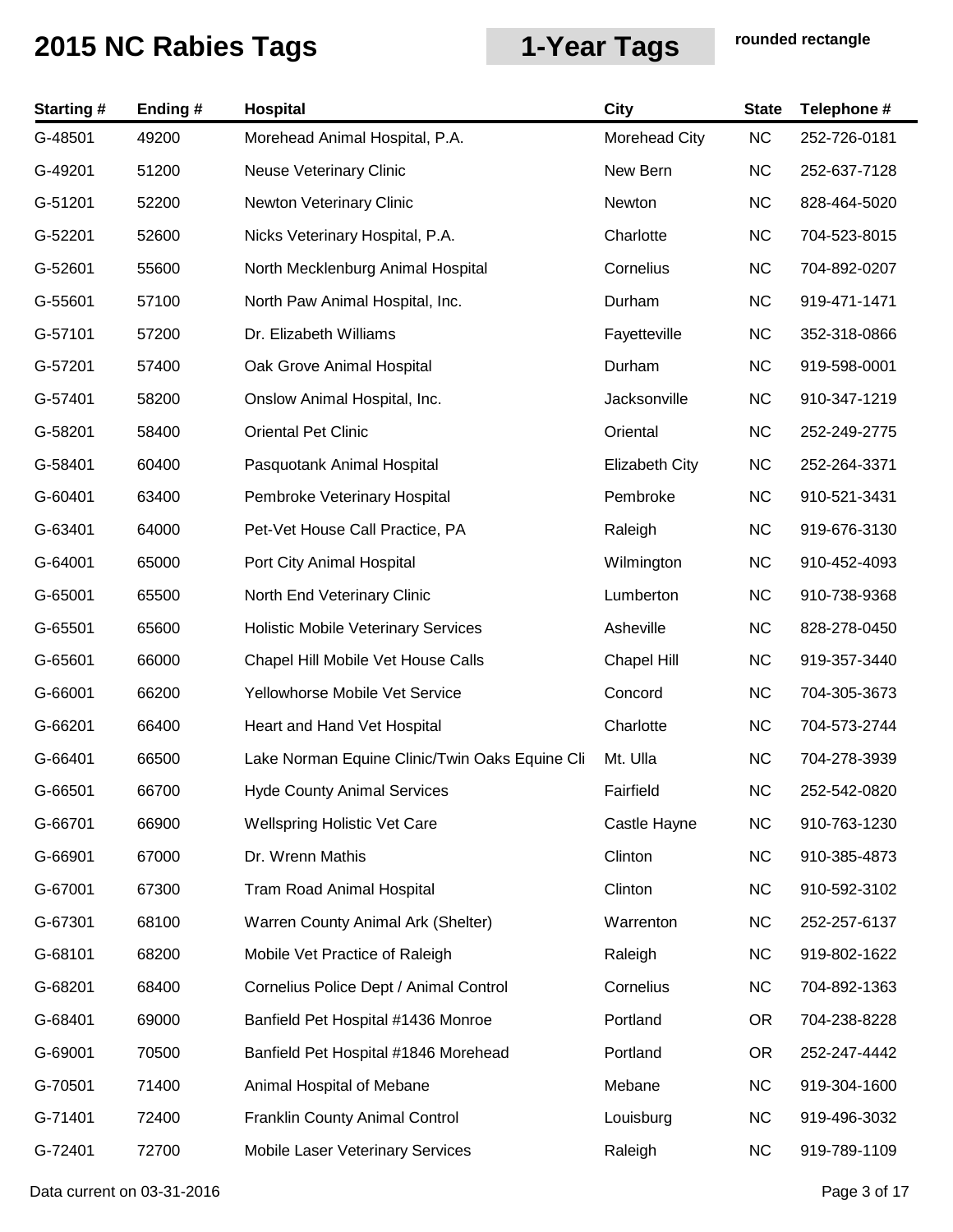| <b>Starting#</b> | Ending# | Hospital                                        | <b>City</b>           | <b>State</b> | Telephone #  |
|------------------|---------|-------------------------------------------------|-----------------------|--------------|--------------|
| G-72701          | 72800   | <b>Macon County Humane Society</b>              | Franklin              | <b>NC</b>    | 828-524-4588 |
| G-72801          | 74800   | Vale Veterinary Hospital PLLC                   | Vale                  | <b>NC</b>    | 704-462-2901 |
| G-74801          | 77500   | SPCA of the Triad                               | Greensboro            | <b>NC</b>    | 336-375-3222 |
| G-77501          | 77700   | Cedarwood Mobile Veterinary Service             | <b>Willow Springs</b> | <b>NC</b>    | 919-422-8561 |
| G-77701          | 78700   | Bahama Road Veterinary Hospital                 | Bahama                | <b>NC</b>    | 919-471-4103 |
| G-78701          | 79500   | Raleigh Cat Clinic                              | Raleigh               | <b>NC</b>    | 919-518-8013 |
| G-79501          | 79600   | Dr. Richard D. Kirkman                          | <b>Siler City</b>     | <b>NC</b>    | 919-742-5500 |
| G-79601          | 80100   | Robinson Animal Hospital of Johnston County, P. | Clayton               | <b>NC</b>    | 919-553-7173 |
| G-80101          | 80400   | Rocky Creek Veterinary Service, P.A.            | Olin                  | <b>NC</b>    | 704-546-2210 |
| G-80401          | 81900   | Sharon Lakes Animal Hospital, P.A.              | Charlotte             | <b>NC</b>    | 704-552-0647 |
| G-81901          | 82900   | <b>Shelton's Veterinary Clinic</b>              | Williamston           | <b>NC</b>    | 252-792-2808 |
| G-82901          | 83900   | <b>Six Forks Animal Hospital</b>                | Raleigh               | <b>NC</b>    | 919-847-5854 |
| G-83901          | 86400   | Southeastern Veterinary Hospital, P.A.          | Lumberton             | <b>NC</b>    | 910-739-9411 |
| G-86401          | 86500   | Statesville Bovine & Equine Clinic              | Statesville           | <b>NC</b>    | 704-873-1743 |
| G-86501          | 88000   | Steele Creek Animal Hospital, Inc.              | Charlotte             | <b>NC</b>    | 704-588-4400 |
| G-88001          | 88900   | <b>Tar River Animal Hospital</b>                | Washington            | <b>NC</b>    | 252-946-2417 |
| G-88901          | 90400   | Tar River Veterinary Hospital                   | Franklinton           | <b>NC</b>    | 919-494-5500 |
| G-90401          | 90700   | The Carolinas Animal Hospital & Dental          | Charlotte             | <b>NC</b>    | 704-588-9788 |
| G-90701          | 92700   | Thomasville Veterinary Hospital, P.A.           | Thomasville           | <b>NC</b>    | 336-475-9119 |
| G-92701          | 93700   | <b>Topsail Animal Hospital</b>                  | Hampstead             | <b>NC</b>    | 910-270-4401 |
| G-93701          | 94200   | VCA Triangle Tower Animal Hospital              | Raleigh               | <b>NC</b>    | 919-231-8030 |
| G-94201          | 94300   | Triangle Veterinary Referral Hospital           | Durham                | <b>NC</b>    | 919-489-0615 |
| G-94301          | 94500   | Veterinary House Calls of Hickory               | Hickory               | <b>NC</b>    | 828-345-1998 |
| G-94501          | 96000   | Wake Forest Animal Hospital                     | <b>Wake Forest</b>    | <b>NC</b>    | 919-556-1000 |
| G-96001          | 97000   | Watauga Veterinary Hospital                     | Boone                 | <b>NC</b>    | 828-297-3300 |
| G-97001          | 99000   | West Hills Veterinary Centre, Inc.              | Henderson             | <b>NC</b>    | 252-438-7163 |
| G-99001          | 99200   | Western Wake Veterinary Service                 | Apex                  | <b>NC</b>    | 919-362-1344 |
| G-99201          | 99300   | Whispering Waters Animal Care/Mobile Svc        | Boone                 | <b>NC</b>    | 828-264-8077 |
| G-99301          | 99400   | Wilkinson Animal Hospital, P.A.                 | Gastonia              | <b>NC</b>    | 704-824-9876 |
| G-99401          | 99500   | Veterinary Spec Hospital of the Carolinas       | Cary                  | <b>NC</b>    | 919-233-4911 |
| G-99501          | 102000  | Leonard-Sykes Hospital For Pets                 | Wilmington            | <b>NC</b>    | 910-791-8426 |
| G-102001         | 102200  | Avian & Exotic Animal Care                      | Raleigh               | <b>NC</b>    | 919-844-9166 |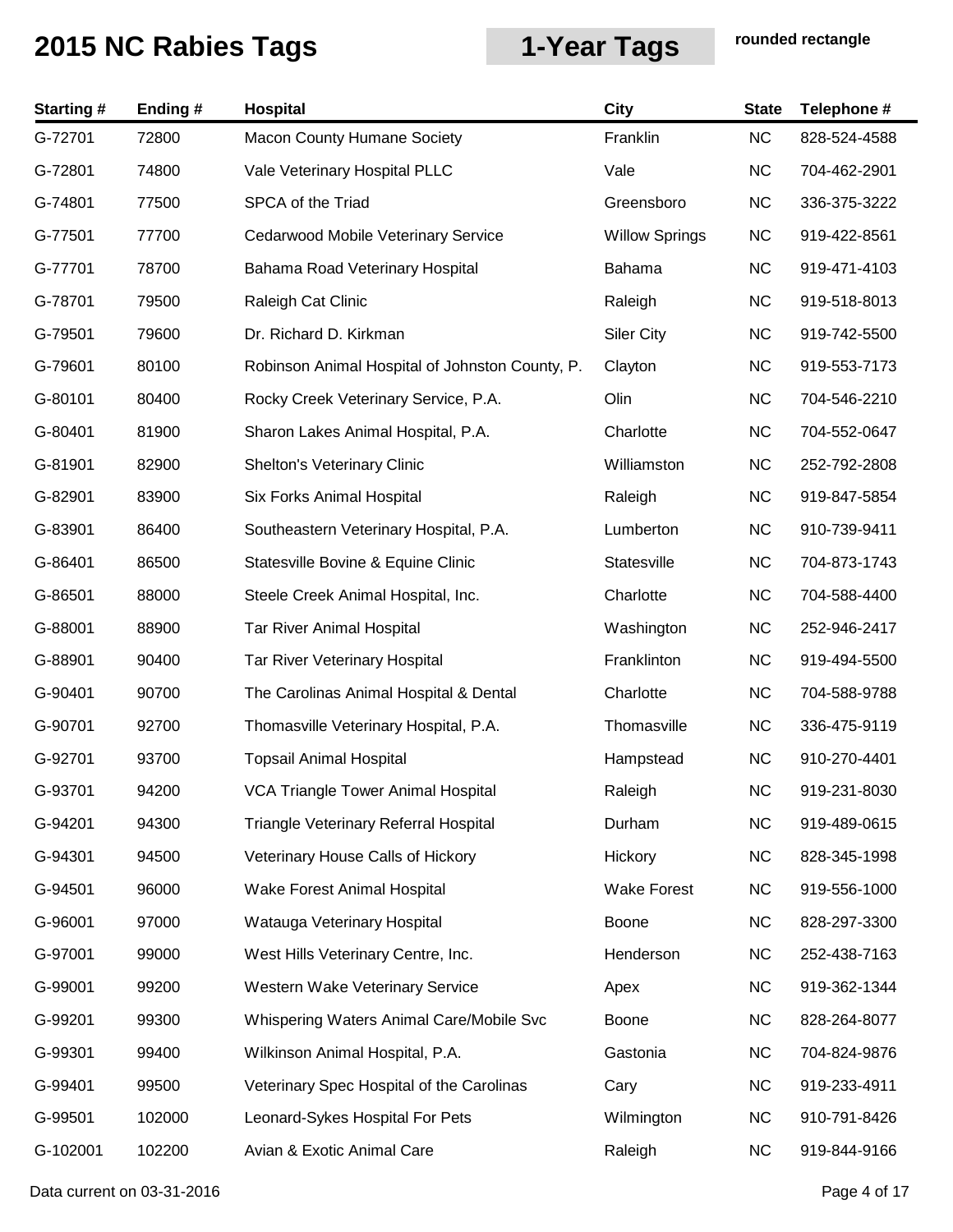| <b>Starting#</b> | Ending # | Hospital                                    | <b>City</b>    | <b>State</b> | Telephone #  |
|------------------|----------|---------------------------------------------|----------------|--------------|--------------|
| G-102201         | 103500   | Atrium Animal Hospital                      | Charlotte      | <b>NC</b>    | 704-542-2000 |
| G-103501         | 104000   | Hight Veterinary Hospital, P.A.             | Charlotte      | <b>NC</b>    | 704-595-9377 |
| G-104001         | 104700   | <b>Creature Comforts Animal Hospital</b>    | Cary           | <b>NC</b>    | 919-387-3435 |
| G-104701         | 105100   | <b>Wellington Animal Hospital</b>           | Cary           | <b>NC</b>    | 919-851-7475 |
| G-105101         | 106000   | Durant Road Animal Hospital & Kennel        | Raleigh        | <b>NC</b>    | 919-847-5533 |
| G-106001         | 106100   | Bar None Mobile Veterinary Services         | Clayton        | <b>NC</b>    | 919-772-9400 |
| G-106101         | 106200   | <b>Cabarrus Emergency Veterinary Clinic</b> | Kannapolis     | <b>NC</b>    | 704-932-1182 |
| G-106201         | 106400   | Flat River Veterinary Hospital              | Rougemont      | <b>NC</b>    | 919-477-4210 |
| G-106401         | 107200   | Little Mountain Veterinary Clinic           | Denver         | <b>NC</b>    | 704-489-2444 |
| G-107201         | 107500   | Animal Kingdom Veterinary Hospital          | Cary           | <b>NC</b>    | 919-460-9111 |
| G-107501         | 107700   | St. Francis Animal Hospital                 | Durham         | <b>NC</b>    | 919-286-2727 |
| G-107701         | 108200   | Spring Forest Animal Hospital, Inc.         | Raleigh        | <b>NC</b>    | 919-878-7387 |
| G-108201         | 110200   | Banfield Pet Hospital #407 Pineville        | Portland       | OR.          | 704-554-5401 |
| G-110201         | 110500   | James Landing Veterinary Hospital           | Jamestown      | <b>NC</b>    | 336-852-9800 |
| G-110501         | 111000   | West Cary Animal Hospital                   | Cary           | <b>NC</b>    | 919-303-1611 |
| G-111001         | 112600   | Lake Country Animal Hospital                | Roanoke Rapids | <b>NC</b>    | 252-308-1882 |
| G-112601         | 113600   | Goose Creek Animal Hospital                 | Sunbury        | <b>NC</b>    | 252-465-4831 |
| G-113601         | 115100   | Porters Neck Veterinary Hospital            | Wilmington     | <b>NC</b>    | 910-686-6297 |
| G-115101         | 115200   | Eastern Equine Veterinary Clinic            | Farmville      | <b>NC</b>    | 252-753-3162 |
| G-115201         | 117200   | Banfield Pet Hospital #598 N Durham         | Portland       | OR.          | 919-620-8142 |
| G-117201         | 117900   | Animal Hospital of Peak Plaza               | Apex           | <b>NC</b>    | 919-362-0515 |
| G-117901         | 118000   | Mobile Large Animal Veterinary Service      | Troutman       | <b>NC</b>    | 704-528-1717 |
| G-118001         | 125300   | Spay Neuter Assistance Program              | New Hill       | <b>NC</b>    | 919-783-7627 |
| G-125301         | 125800   | 70 West Veterinary Hospital                 | Havelock       | <b>NC</b>    | 252-447-9525 |
| G-125801         | 126200   | Vet Mobile, PLLC                            | Cary           | <b>NC</b>    | 919-467-6297 |
| G-126201         | 126300   | Mobile Vet Care of S Charlotte              | Charlotte      | <b>NC</b>    | 704-458-4928 |
| G-126301         | 126800   | Forest Hills Veterinary Hospital            | Wilmington     | <b>NC</b>    | 910-362-9955 |
| G-126801         | 126900   | Triangle Equine Mobile Vet. Services        | Cary           | <b>NC</b>    | 919-460-6300 |
| G-126901         | 127400   | Academy East Veterinary Hospital            | Fuquay-Varina  | <b>NC</b>    | 919-552-1040 |
| G-127401         | 128200   | <b>Plantation Animal Hospital</b>           | Clayton        | <b>NC</b>    | 919-359-9977 |
| G-128201         | 130200   | Banfield Pet Hospital #417 Wilmington       | Portland       | OR.          | 910-796-0401 |
| G-130201         | 130400   | Dr Kate's Mobile Veterinary Practice        | Raleigh        | <b>NC</b>    | 919-832-2000 |

Data current on 03-31-2016 **Page 5 of 17**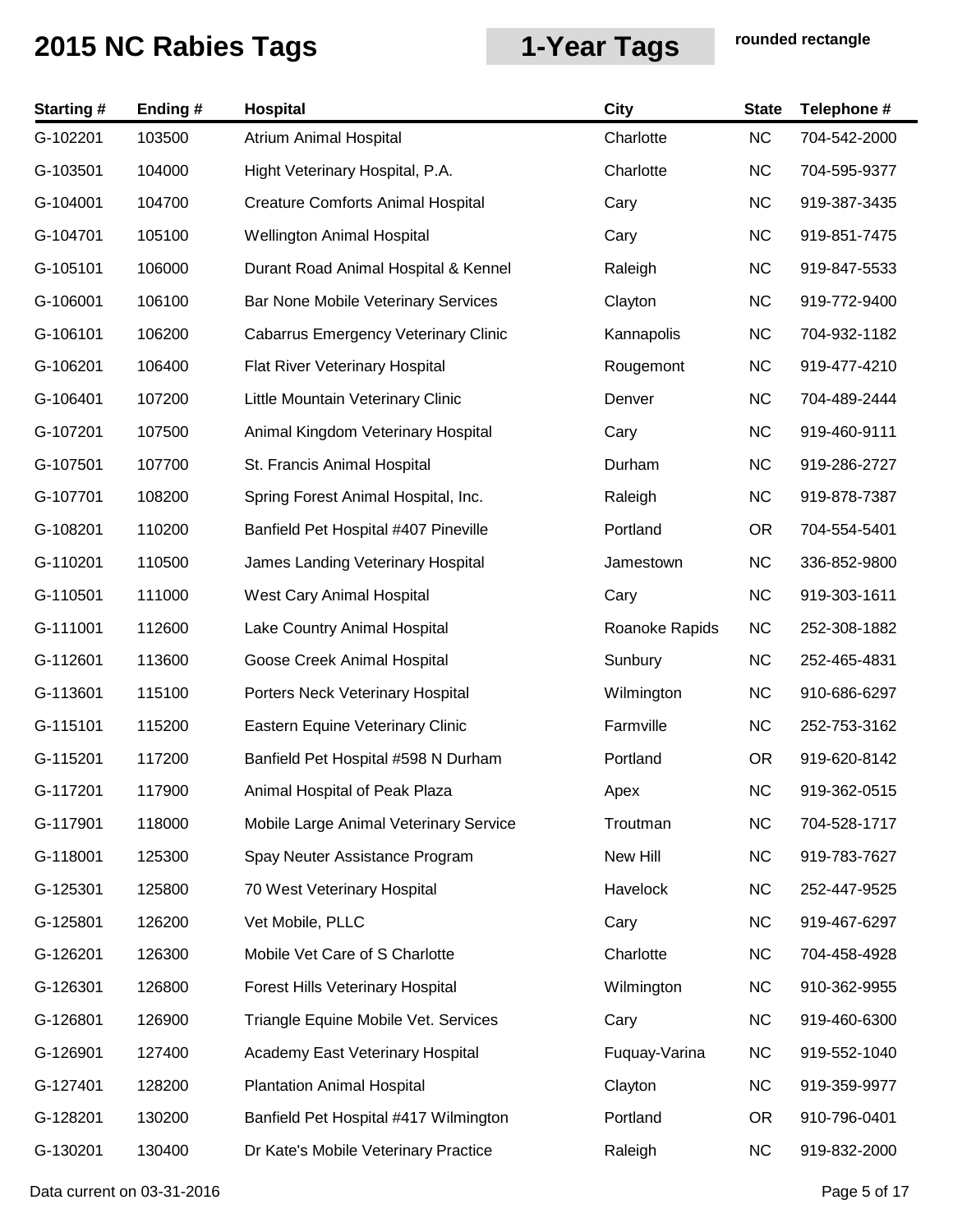| <b>Starting#</b> | Ending # | Hospital                                         | <b>City</b>       | <b>State</b> | Telephone #  |
|------------------|----------|--------------------------------------------------|-------------------|--------------|--------------|
| G-130401         | 131900   | Morrisville Cat Hospital                         | Morrisville       | <b>NC</b>    | 919-678-1554 |
| G-131901         | 132000   | Carolina Vetererinary Specialist Referral        | Greensboro        | <b>NC</b>    | 336-632-0605 |
| G-132001         | 132100   | Carolina Vet. Specialists South Charlotte        | Charlotte         | <b>NC</b>    | 704-504-9608 |
| G-132101         | 132400   | ABEVET                                           | Pittsboro         | <b>NC</b>    | 919-933-8680 |
| G-132401         | 133100   | All Pets Animal Hospital of Sneads Ferry         | Jacksonville      | <b>NC</b>    | 910-327-1100 |
| G-133101         | 133300   | Alamance Countryside Mobile Vet Srevice          | <b>Burlington</b> | <b>NC</b>    | 336-451-7826 |
| G-133301         | 133700   | <b>Quality Care Animal Hospital</b>              | Four Oaks         | <b>NC</b>    | 910-963-3044 |
| G-133701         | 133800   | Greystone Animal Hospital                        | Raleigh           | <b>NC</b>    | 919-676-1711 |
| G-133801         | 135800   | Banfield Pet Hospital #1249 Wake Forest          | Portland          | <b>OR</b>    | 919-562-3852 |
| G-135801         | 140800   | Banfield Pet Hospital #416 Jacksonville          | Portland          | <b>OR</b>    | 910-938-1627 |
| G-140801         | 141000   | Animal Medical Center of Danville                | Danville          | VA           | 434-793-6477 |
| G-141001         | 141100   | Animal Medical Clinic of South Boston            | Danville          | VA           | 434-575-0034 |
| G-141101         | 141200   | <b>Clarksville Veterinary Clinic</b>             | Clarksville       | VA           | 434-374-0166 |
| G-141201         | 141300   | Mount Hermon Animal Clinic                       | Danville          | VA           | 434-886-2499 |
| G-141301         | 141400   | <b>Nature Veterinary Center</b>                  | South Hill        | VA           | 434-447-3553 |
| G-141401         | 142200   | <b>Macon County Animal Control</b>               | Franklin          | <b>NC</b>    | 828-349-2490 |
| G-142201         | 147200   | Asheville Humane Society                         | Asheville         | <b>NC</b>    | 828-761-2001 |
| G-147201         | 148100   | Northampton County Health Dept                   | Jackson           | <b>NC</b>    | 252-534-5841 |
| G-148101         | 158100   | Nash County Animal Control                       | Nashville         | <b>NC</b>    | 252-459-9855 |
| G-158101         | 159000   | <b>Stokes County Animal Control</b>              | Germantown        | <b>NC</b>    | 336-994-2788 |
| G-159001         | 160800   | Durham Sheriff's Office Animal Services          | Durham            | <b>NC</b>    | 919-560-0630 |
| G-160801         | 163400   | Davidson County Health Department                | Lexington         | <b>NC</b>    | 336-242-2310 |
| G-163401         | 165100   | <b>Caldwell County Animal Control</b>            | Lenoir            | <b>NC</b>    | 828-757-8625 |
| G-165101         | 168000   | Animal Center of Moore County                    | Carthage          | <b>NC</b>    | 910-947-2858 |
| G-168001         | 176000   | Wake County Animal Care & Control                | Raleigh           | <b>NC</b>    | 919-212-7387 |
| G-176001         | 177500   | Vance County Animal Shelter                      | Henderson         | <b>NC</b>    | 252-492-3136 |
| G-177501         | 185500   | <b>Guilford County Animal Services (Shelter)</b> | Greensboro        | <b>NC</b>    | 336-641-3400 |
| G-185501         | 185600   | <b>UNC-Chapel Hill</b>                           | Chapel Hill       | <b>NC</b>    | 919-966-2906 |
| G-185601         | 187100   | Alexander County Animal Control                  | Taylorsville      | <b>NC</b>    | 828-632-1199 |
| G-187101         | 187200   | Cabarrus Pets Society, Inc.                      | Concord           | <b>NC</b>    | 704-933-2618 |
| G-187201         | 189200   | <b>Cumberland County Health Dept.</b>            | Fayetteville      | <b>NC</b>    | 910-433-3622 |
| G-189201         | 191700   | Durham County Animal Shelter                     | Durham            | <b>NC</b>    | 919-560-0640 |

Data current on 03-31-2016 **Page 6 of 17**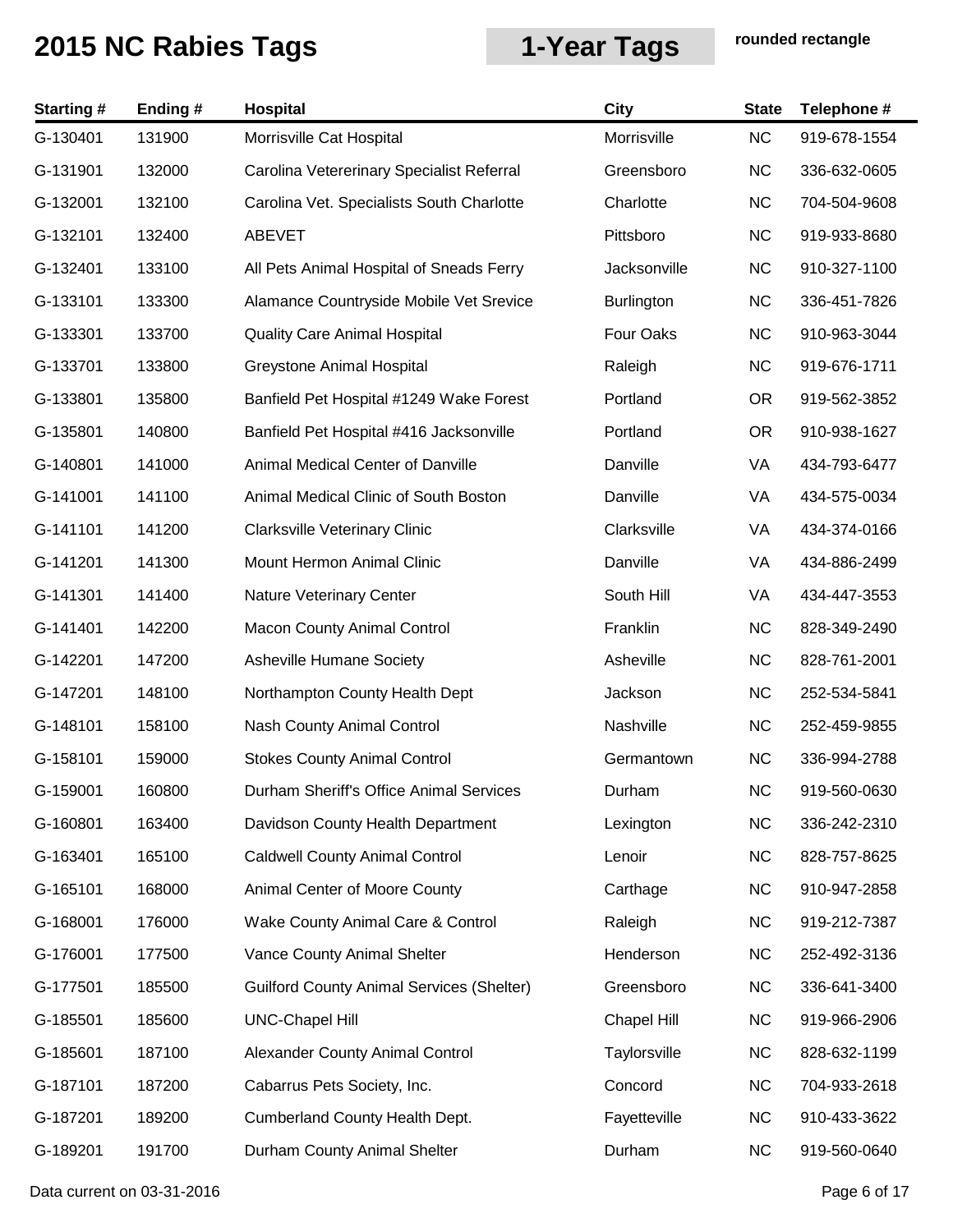| <b>Starting#</b> | Ending# | Hospital                                   | <b>City</b>   | <b>State</b> | Telephone #  |
|------------------|---------|--------------------------------------------|---------------|--------------|--------------|
| G-191701         | 194200  | Forsyth County Animal Shelter              | Winston Salem | NC           | 336-703-2482 |
| G-194201         | 194300  | <b>Wilkes County Animal Control</b>        | Wilkesboro    | <b>NC</b>    | 336-903-7688 |
| G-194301         | 196300  | Granville Co Animal Control                | Oxford        | <b>NC</b>    | 919-693-6749 |
| G-196301         | 197300  | <b>Warrenton Animal Clinic</b>             | Warrenton     | <b>NC</b>    | 252-257-0737 |
| G-197301         | 197500  | Close Calls, PLLC                          | Raleigh       | <b>NC</b>    | 919-749-3590 |
| G-197501         | 197600  | Healthy Pets Mobile Vet                    | Garner        | <b>NC</b>    | 919-329-7387 |
| G-197601         | 200600  | Safe Haven for Cats, Attn: Dr. King        | Raleigh       | <b>NC</b>    | 919-872-1128 |
| G-200601         | 202300  | Union County Animal Services Bureau        | Monroe        | <b>NC</b>    | 704-283-3548 |
| G-202301         | 202400  | The Oaks Veterinary Clinic                 | Smithfield    | VA           | 757-357-2324 |
| G-202401         | 203600  | Banfield Pet Hospital #1095 Mooresville    | Portland      | OR.          | 704-799-3812 |
| G-203601         | 204100  | Randolph County Animal Control             | Asheboro      | <b>NC</b>    | 336-683-8235 |
| G-204101         | 204600  | Second Chance Pet Adoptions                | Cary          | <b>NC</b>    | 919-851-8404 |
| G-204601         | 206200  | Banfield Pet Hospital #412 Greensboro      | Portland      | <b>OR</b>    | 336-852-6121 |
| G-206201         | 210200  | Banfield Pet Hospital #413 East Greensboro | Portland      | <b>OR</b>    | 336-545-8333 |
| G-210201         | 211200  | <b>Foothills Humane Society</b>            | Tryon         | <b>NC</b>    | 828-863-4444 |
| G-211201         | 213000  | <b>Bunn Animal Hospital</b>                | <b>Bunn</b>   | <b>NC</b>    | 919-496-7401 |
| G-213001         | 213500  | Riverbend Swine Consulting, PC             | Goldsboro     | <b>NC</b>    | 919-731-3002 |
| G-213501         | 216000  | Banfield Pet Hospital #415 Fayetteville    | Fayetteville  | <b>NC</b>    | 910-864-1337 |
| G-216001         | 216100  | Carolina Livestock Veterinary Service      | Statesville   | <b>NC</b>    | 828-228-7962 |
| G-216101         | 217300  | Cat Care Veterinary Clinic                 | Morrisville   | <b>NC</b>    | 919-380-2737 |
| G-217301         | 218200  | Banfield Pet Hospital #1392 Aberdeen       | Portland      | OR.          | 910-692-4931 |
| G-218201         | 219700  | Four Paws Veterinary Hospital              | Southport     | <b>NC</b>    | 910-457-7387 |
| G-219701         | 221000  | Banfield Pet Hospital #1413 Burlington     | Portland      | <b>OR</b>    | 336-524-9106 |
| G-221001         | 222000  | Banfield Pet Hospital #418 Hickory         | Portland      | OR.          | 828-261-0356 |
| G-222001         | 222300  | <b>Grassy Creek Animal Hospital</b>        | King          | <b>NC</b>    | 336-983-2011 |
| G-222301         | 223200  | Wilmington Animal Health Care              | Wilmington    | <b>NC</b>    | 910-791-7101 |
| G-223201         | 223400  | <b>Chatham County Animal Control</b>       | Pittsboro     | <b>NC</b>    | 919-542-7203 |
| G-223401         | 223600  | Homeward Bound Mobile Vet Service          | Raleigh       | <b>NC</b>    | 919-847-2500 |
| G-223601         | 225100  | Bear Creek Mobile Vet Service              | Albermarle    | <b>NC</b>    | 704-986-0000 |
| G-225101         | 225600  | Carolina Animal Hospital of Creedmoor      | Creedmoor     | <b>NC</b>    | 919-528-0606 |
| G-225601         | 226100  | Robeson County Animal Shelter              | St. Paul      | <b>NC</b>    | 910-865-2200 |
| G-226101         | 226900  | <b>Surry County Animal Control</b>         | Dodson        | <b>NC</b>    | 336-401-8481 |

Data current on 03-31-2016 **Page 7 of 17**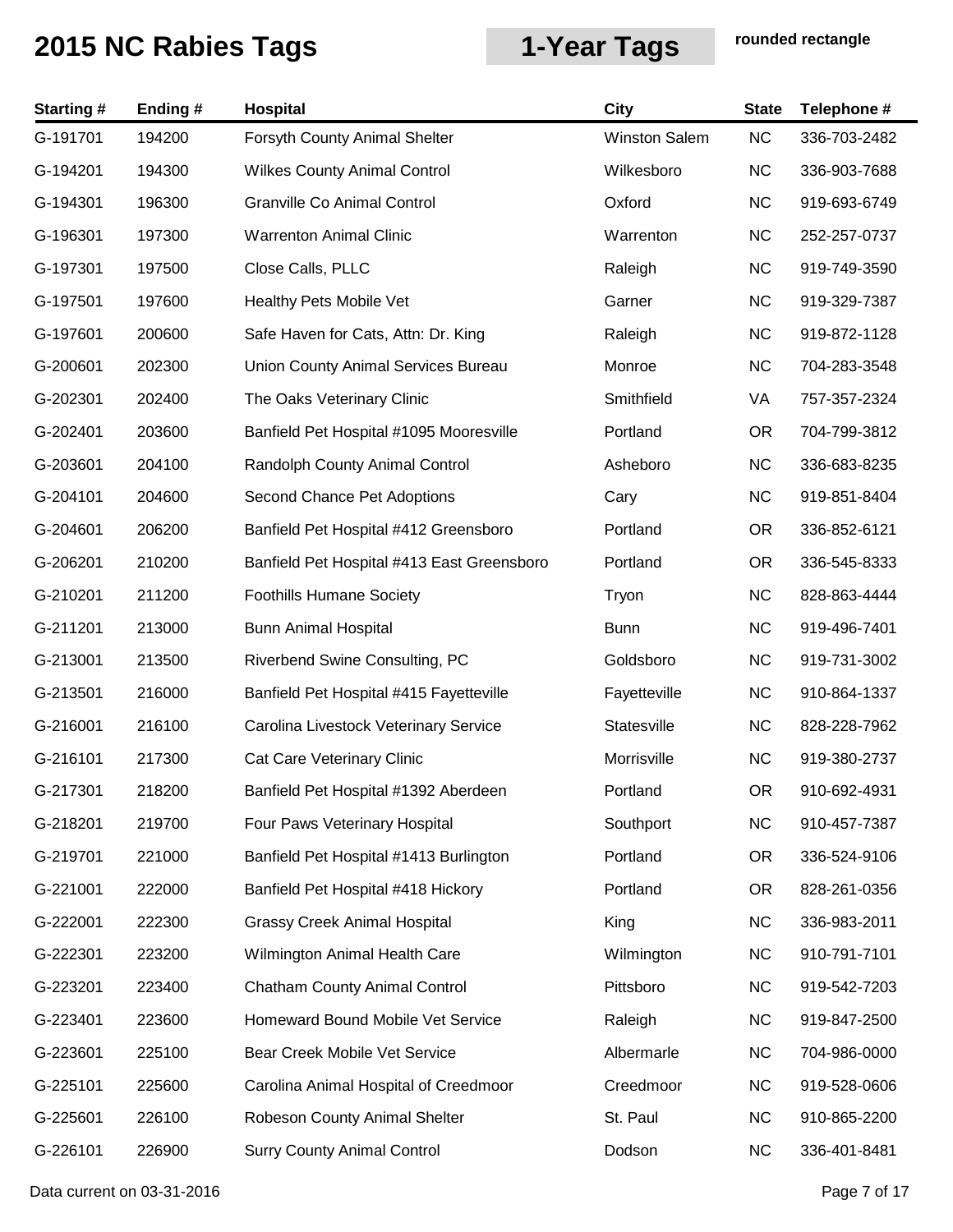| <b>Starting#</b> | Ending# | <b>Hospital</b>                                 | <b>City</b>           | <b>State</b> | Telephone #  |
|------------------|---------|-------------------------------------------------|-----------------------|--------------|--------------|
| G-226901         | 227900  | <b>Lincoln County Animal Services</b>           | Lincolnton            | <b>NC</b>    | 704-736-4125 |
| G-227901         | 228100  | <b>Burke County Sheriff Dept Animal Control</b> | Morganton             | <b>NC</b>    | 828-438-5500 |
| G-228101         | 229600  | <b>Surry Spay Neuter Clinic</b>                 | Ararat                | <b>NC</b>    | 336-756-2578 |
| G-229601         | 231100  | Banfield Pet Hospital #1929 Knightdale          | Portland              | <b>OR</b>    | 919-266-1747 |
| G-229601         | 229600  | Heartway Holistic Vet                           | Floyd                 | VA           | 540-818-7004 |
| G-231101         | 231900  | Harmony Animal Hospital                         | Apex                  | <b>NC</b>    | 919-303-3456 |
| G-231901         | 232200  | Stanly County HD Animal Control                 | Albermarle            | <b>NC</b>    | 704-982-8354 |
| G-232201         | 233400  | <b>Brunswick County Animal Services</b>         | Supply                | <b>NC</b>    | 910-754-8204 |
| G-233401         | 234200  | <b>Carteret County Animal Control</b>           | Morehead City         | <b>NC</b>    | 252-728-8585 |
| G-234201         | 234300  | Downtown Mobile Vet Service-RELOCATED           | Raleigh               | <b>NC</b>    | 919-917-8312 |
| G-234301         | 235300  | Banfield Pet Hospital #610 Greenville           | Portland              | <b>OR</b>    | 252-756-3145 |
| G-235301         | 235900  | Carolina Forest Animal Clinic                   | Jacksonville          | <b>NC</b>    | 910-347-1219 |
| G-235901         | 236000  | Small Ruminant & Camelid Mobile                 | Hillsborough          | <b>NC</b>    | 919-618-1322 |
| G-236001         | 236100  | Carolina Veterinary Specialists                 | <b>Matthews</b>       | <b>NC</b>    | 704-815-3939 |
| G-236101         | 236300  | Carolinas Veterinary Care Clinic                | Huntersville          | <b>NC</b>    | 704-439-0600 |
| G-236301         | 236400  | Maple Veterinary Mobile Services                | Monroe                | <b>NC</b>    | 704-635-7788 |
| G-236401         | 236800  | <b>Small Paws Veterinary Clinic</b>             | <b>Elizabeth City</b> | <b>NC</b>    | 252-384-0109 |
| G-236801         | 237300  | Banfield Pet Hospital #5054 Falls of Neuse      | Portland              | <b>OR</b>    | 919-872-5406 |
| G-237301         | 237400  | Right at Home Mobile Veterinary Services PLLC   | <b>Kitty Hawk</b>     | <b>NC</b>    | 252-202-8460 |
| G-237401         | 237600  | Adopt An Angel                                  | Wilmington            | <b>NC</b>    | 910-392-0557 |
| G-237601         | 237700  | Anderson Creek Mobile Veterinary Services       | Spring Lake           | <b>NC</b>    | 910-603-5037 |
| G-237701         | 240700  | Spay Neuter Clinic of the Carolinas             | Charlotte             | <b>NC</b>    | 704-542-9997 |
| G-240701         | 241700  | Banfield Pet Hospital #2229 Morrisville         | Portland              | <b>OR</b>    | 919-467-1562 |
| G-241701         | 242200  | PAWS of Hertford County                         | Murfeesboro           | <b>NC</b>    | 252-642-7297 |
| G-242201         | 242400  | Middle Creek Veterinary Hospital                | Raleigh               | <b>NC</b>    | 919-773-1043 |
| G-242401         | 242500  | Brown Creek Equine Hospital                     | Polkton               | <b>NC</b>    | 704-272-7447 |
| G-242501         | 245500  | <b>Cumberland County Animal Control</b>         | Fayetteville          | <b>NC</b>    | 910-321-6857 |
| G-245501         | 245700  | Shiloh Animal Hospital                          | Morrisville           | <b>NC</b>    | 919-825-1000 |
| G-245501         | 245700  | Shiloh Animal Hospital                          | Morrisville           | <b>NC</b>    | 919-825-1000 |
| G-245701         | 245900  | Local Mobile Veterinary Practice                | Durham                | <b>NC</b>    | 919-219-4919 |
| G-245901         | 252400  | Planned Pethood Spay & Neuter Clinic            | Greensboro            | <b>NC</b>    | 336-299-3999 |
| G-252401         | 253200  | Banfield Pet Hospital #2110 Wesley Chapel       | Portland              | <b>OR</b>    | 704-821-1415 |

Data current on 03-31-2016 **Page 8 of 17**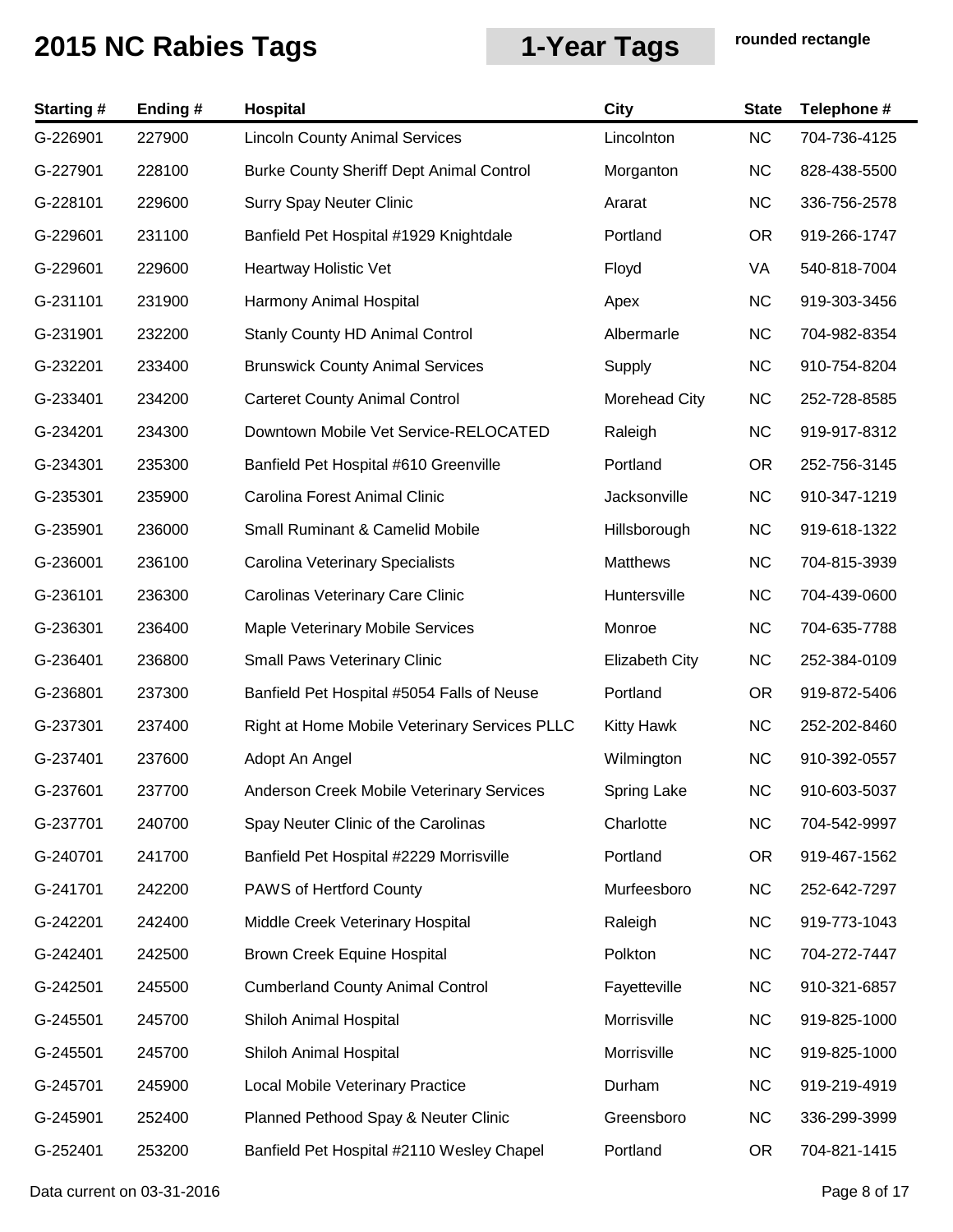| <b>Starting#</b> | Ending # | Hospital                                     | <b>City</b>          | <b>State</b> | Telephone #  |
|------------------|----------|----------------------------------------------|----------------------|--------------|--------------|
| G-253201         | 253500   | <b>Highlands Pet Hospital</b>                | Concord              | <b>NC</b>    | 704-464-4463 |
| G-253501         | 253800   | Ark Mobile Vet Housecalls                    | Graham               | <b>NC</b>    | 919-932-0700 |
| G-253801         | 254800   | <b>Carteret County Humane Society</b>        | Newport              | <b>NC</b>    | 252-247-7744 |
| G-254801         | 260800   | Carolina Value Vet Mobile Vaccine Clinic     | Concord              | <b>NC</b>    | 704-288-8620 |
| G-260801         | 261000   | Frenzel's Mobile Vet Clinic                  | Mebane               | <b>NC</b>    | 336-694-6688 |
| G-261001         | 261300   | VCA Cornerstone #487 High House              | Cary                 | <b>NC</b>    | 919-319-1555 |
| G-261301         | 261400   | Chatham Mobile Veterinary Service            | <b>Bear Creek</b>    | <b>NC</b>    | 919-239-9362 |
| G-261401         | 261700   | Martin County Animal Control                 | Williamston          | <b>NC</b>    | 252-799-8099 |
| G-261701         | 266200   | Charlotte-Mecklenburg Animal Care & Control  | Charlotte            | <b>NC</b>    | 704-336-6695 |
| G-266201         | 266700   | <b>Yadkin County Animal Control</b>          | Yadkinville          | <b>NC</b>    | 336-677-2500 |
| G-266701         | 266800   | Uncommon Creatures Mobile Vet Service        | <b>Winston Salem</b> | <b>NC</b>    | 704-603-7520 |
| G-266801         | 267300   | Animal Hospital of New Bern PLLC             | New Bern             | <b>NC</b>    | 252-649-1520 |
| G-267301         | 267700   | <b>Beaufort County Animal Control</b>        | Washington           | <b>NC</b>    | 252-946-4517 |
| G-267701         | 268200   | Dr. Ralph Houser                             | Pittsboro            | <b>NC</b>    | 336-376-8134 |
| G-268201         | 268900   | Banfield Pet Hospital #2247 Sanford          | Portland             | <b>OR</b>    | 919-774-6428 |
| G-268901         | 269900   | Fix A Friend Spay Neuter Clinic              | Winnebo              | <b>NC</b>    | 910-253-8161 |
| G-269901         | 270200   | <b>Richmond County Animal Shelter</b>        | Rockingham           | <b>NC</b>    | 910-997-8211 |
| G-270201         | 270300   | <b>Tyrrell County Animal Control</b>         | Columbia             | <b>NC</b>    | 252-766-0033 |
| G-270301         | 271300   | Banfield Pet Hospital #2374 Six Forks        | Portland             | <b>OR</b>    | 919-847-1064 |
| G-271301         | 273800   | Banfield Pet Hospital #5029 Cary Stonebridge | Portland             | <b>OR</b>    | 919-387-5976 |
| G-273801         | 276800   | Vets for Pets                                | Dunn                 | NC           | 910-892-3540 |
| G-276801         | 277100   | <b>Broadway Veterinary Hospital</b>          | Durham               | <b>NC</b>    | 919-973-0292 |
| G-277101         | 277200   | Dr. Elizabeth Herring                        | Harrells             | <b>NC</b>    | 910-990-1631 |
| G-277201         | 277500   | <b>TriCounty Animal Shelter</b>              | Tyner                | <b>NC</b>    | 252-221-8514 |
| G-277501         | 278500   | Banfield Pet Hospital #5030 South Point      | Portland             | <b>OR</b>    | 919-316-1046 |
| G-278501         | 278600   | Whiskers and Paws Veterinary Wellness Clinic | Concord              | <b>NC</b>    | 704-213-1403 |
| G-278601         | 278700   | HorseCare Veterinary Service                 | Zebulon              | <b>NC</b>    | 919-601-4122 |
| G-278701         | 278800   | Dr. Monty C. Freshwater                      | Mebane               | <b>NC</b>    | 919-649-0796 |
| G-278801         | 278900   | Animal Emergency Clinic of Cary              | Cary                 | <b>NC</b>    | 919-462-8989 |
| G-278901         | 279900   | Banfield Pet Hospital #5042 Creedmoor        | Portland             | <b>OR</b>    | 919-847-3548 |
| G-279901         | 280000   | Tuscan Ridge Animal Hospital                 | Wake Forest          | <b>NC</b>    | 919-556-1944 |
| G-280001         | 280500   | Banfield Pet Hospital #2213 at Ramsey        | Portland             | OR.          | 910-884-1206 |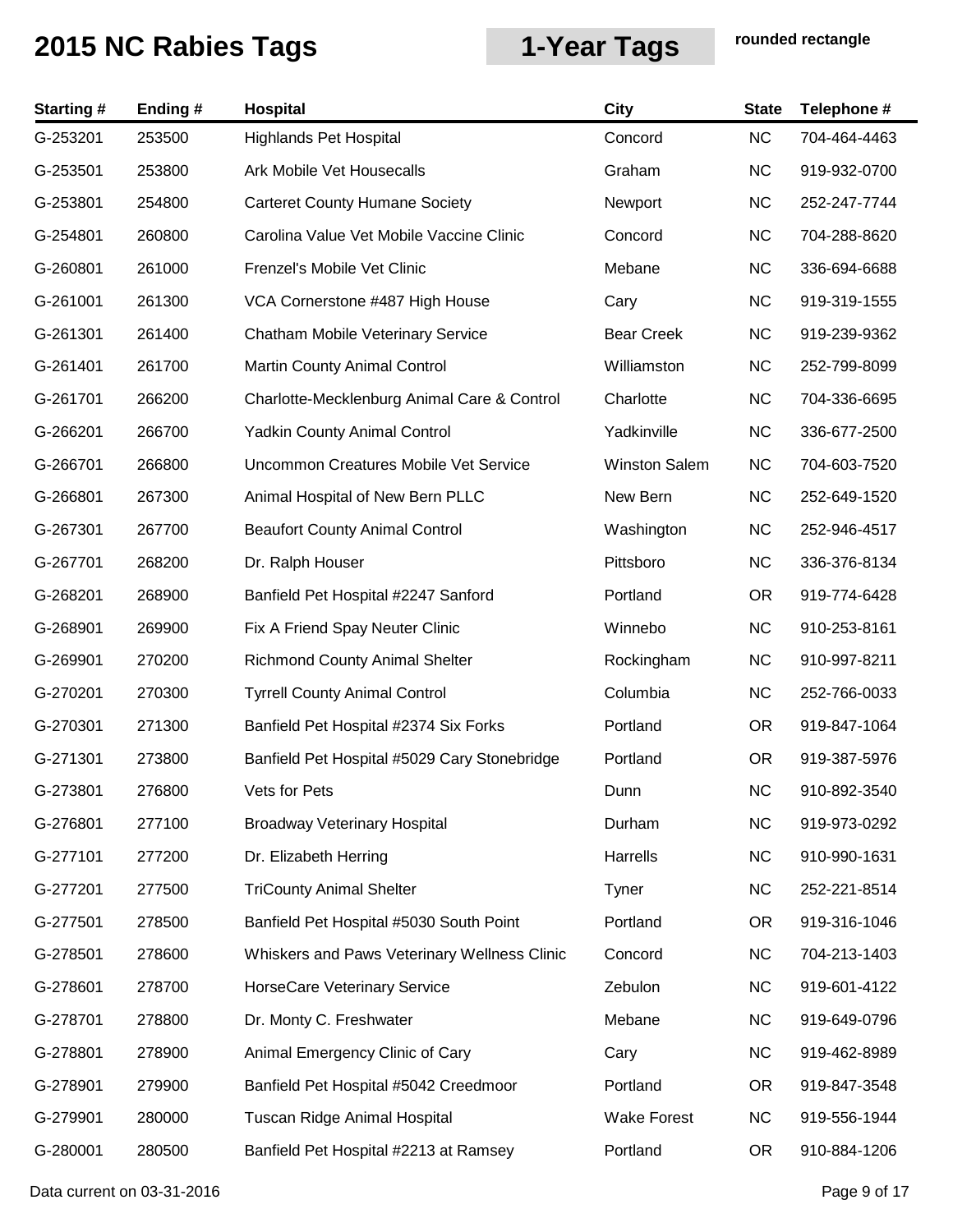| <b>Starting#</b> | Ending# | Hospital                                       | <b>City</b>           | <b>State</b> | Telephone #  |
|------------------|---------|------------------------------------------------|-----------------------|--------------|--------------|
| G-280501         | 281100  | <b>Craven Pamlico Animal Services</b>          | New Bern              | NC           | 252-637-4606 |
| G-281101         | 281100  | <b>Healing Springs Animal Hospital</b>         | Galax                 | VA           | 276-236-5103 |
| G-281201         | 281500  | Caring Hearts Animal Hospital                  | Matthews              | <b>NC</b>    | 704-893-2799 |
| G-281501         | 284100  | Animal Hospital of Beulaville, P.A.            | <b>Beulaville</b>     | <b>NC</b>    | 910-298-8188 |
| G-284101         | 284399  | Paws & Claws Mobile Vet                        | Huntersville          | <b>NC</b>    | 704-779-4200 |
| G-285001         | 285500  | North Wayne Animal Hospital                    | Pikeville             | <b>NC</b>    | 919-242-6044 |
| G-285501         | 286700  | SPCA of Northeastern NC                        | <b>Elizabeth City</b> | <b>NC</b>    | 252-338-5222 |
| G-286701         | 286900  | <b>Gaston County Animal Control</b>            | Dallas                | <b>NC</b>    | 704-922-9716 |
| G-286901         | 287000  | Phillips Animal Medical Hospital               | Gastonia              | <b>NC</b>    | 704-867-3514 |
| G-287001         | 288500  | Banfield Pet Hospital #1140 High Point         | Portland              | <b>OR</b>    | 336-884-4035 |
| G-288501         | 289000  | Lake Pine Animal Hospital                      | Apex                  | <b>NC</b>    | 919-380-1157 |
| G-289001         | 289400  | Animal Protection Society of Caswell County    | Yanceyville           | <b>NC</b>    | 336-694-4921 |
| G-289401         | 289500  | Mobile Equine & House Call Service             | Charlotte             | <b>NC</b>    | 704-541-3966 |
| G-289501         | 289700  | <b>NCSU CVM Pharmacy</b>                       | Raleigh               | <b>NC</b>    | 919-513-6572 |
| G-289701         | 289900  | Sampson County Animal Shelter                  | Clinton               | <b>NC</b>    | 910-592-8493 |
| G-289901         | 290000  | North Hills Animal Hospital & Resort           | Raleigh               | <b>NC</b>    | 919-307-4800 |
| G-290001         | 290500  | Heritage Animal Hospital                       | <b>Wake Forest</b>    | <b>NC</b>    | 919-412-4389 |
| G-290501         | 290700  | Willow Oak Veterinary Hospital                 | Durham                | <b>NC</b>    | 919-908-6744 |
| G-290701         | 290800  | Tender Touch Mobile Vet Care                   | Raleigh               | <b>NC</b>    | 919-247-7391 |
| G-290801         | 291000  | <b>Pet Partners Network</b>                    | Lenoir                | <b>NC</b>    | 828-572-0199 |
| G-291001         | 295000  | Pender Co Animal Shelter                       | Burgaw                | <b>NC</b>    | 910-259-1484 |
| G-293301         | 293600  | Humane Society Charlotte Spay&Neuter Clinic-To | Charlotte             | <b>NC</b>    | 704-494-7707 |
| G-295001         | 298500  | Burlington Animal Shelter/Adoption Center      | Haw River             | <b>NC</b>    | 336-578-0343 |
| G-298501         | 298800  | <b>Bladen County Animal Control</b>            | Elizabethtown         | <b>NC</b>    | 910-862-6918 |
| G-298801         | 298900  | Dogwood Equine Clinic                          | <b>Southern Pines</b> | <b>NC</b>    | 910-245-2211 |
| G-298901         | 299000  | Animal Hospital at Brier Creek                 | Raleigh               | <b>NC</b>    | 919-847-6288 |
| G-299001         | 300000  | <b>Cherokee County Health Department</b>       | Murphy                | <b>NC</b>    | 828-835-3853 |
| G-300001         | 301101  | Mint Hill Animal Hospital, P.A.                | Mint Hill             | <b>NC</b>    | 704-545-3422 |
| G-301201         | 301400  | VCA Broadstreet Animal Hospital                | Fuquay Varina         | <b>NC</b>    | 919-557-3206 |
| G-301401         | 301500  | Davie County Animal Services                   | Mocksville            | <b>NC</b>    | 336-751-0227 |
| G-301501         | 302500  | Banfield Pet Hospital #1170 White Oak          | Portland              | <b>OR</b>    | 919-771-2344 |
| G-303001         | 304000  | <b>Madison County Animal Shelter</b>           | Marshall              | <b>NC</b>    | 828-649-3190 |

Data current on 03-31-2016 **Page 10 of 17**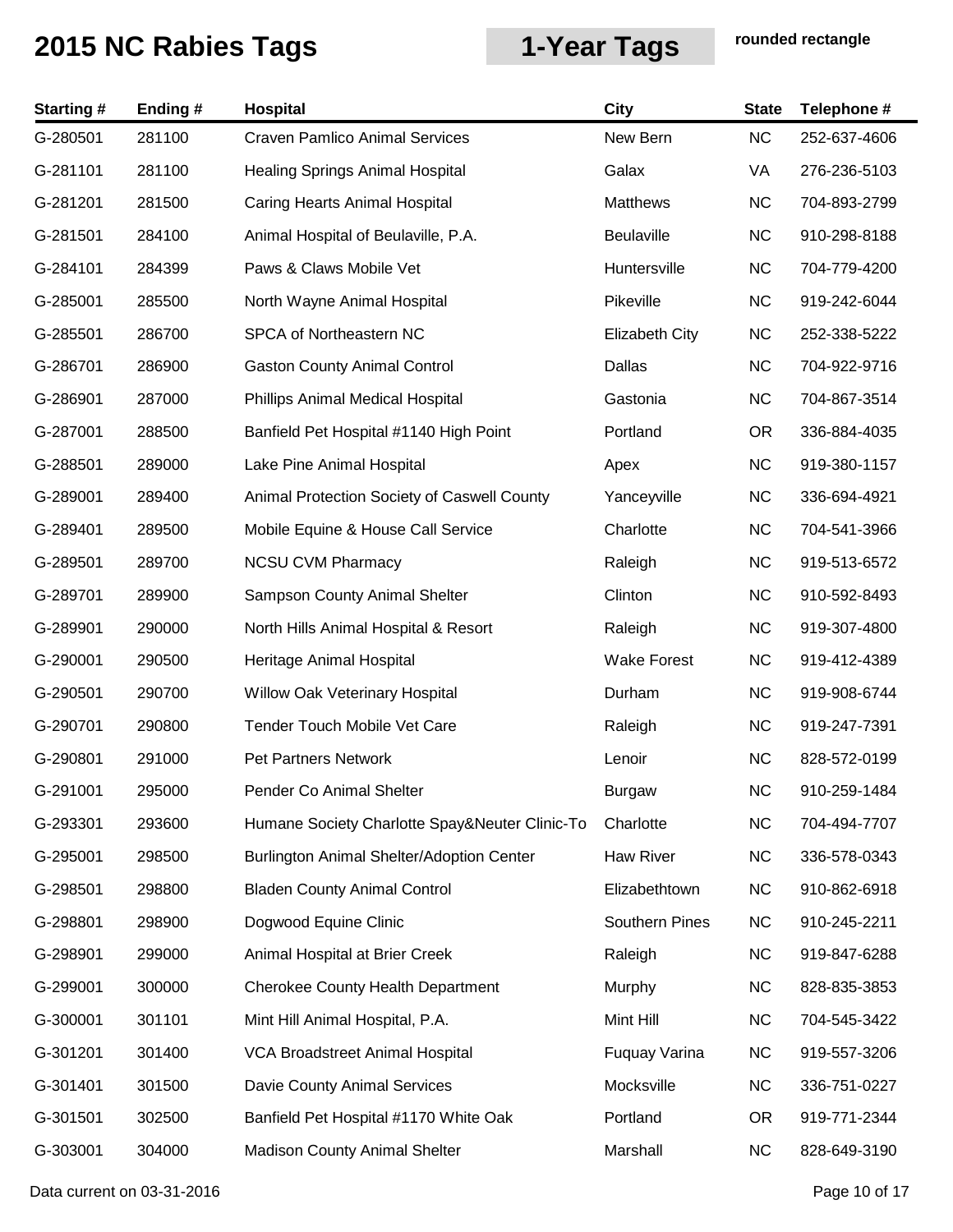| <b>Starting#</b> | Ending # | Hospital                                        | <b>City</b>         | <b>State</b> | Telephone #  |
|------------------|----------|-------------------------------------------------|---------------------|--------------|--------------|
| G-304001         | 305000   | Halifax County Health Dept ATTN: J. Dillard     | Halifax             | <b>NC</b>    | 252-583-6651 |
| G-305001         | 306200   | Mitchell County Animal Rescue Shelter           | Spruce Pine         | <b>NC</b>    | 828-765-6952 |
| G-306201         | 306300   | Socks&CO                                        | Cary                | <b>NC</b>    | 919-244-2826 |
| G-306301         | 306500   | Banfield Pet Hospital #1208 Asheville           | Portland            | <b>OR</b>    | 828-298-1800 |
| G-306501         | 309000   | Banfield Pet Hospital #600 S Durham             | Portland            | <b>OR</b>    | 919-402-8801 |
| G-309001         | 309500   | Banfield Pet Hospital #1509 Charlotte           | Portland            | <b>OR</b>    | 704-583-9440 |
| G-309501         | 310000   | Banfield Pet Hospital #1508 Concord             | Portland            | <b>OR</b>    | 704-782-3921 |
| G-310001         | 317200   | Humane Society Charlotte Spay&Neuter Clinic-To  | Charlotte           | <b>NC</b>    | 704-494-7707 |
| G-317201         | 317500   | Banfield Pet Hospital #2288 Statesville         | Portland            | <b>OR</b>    | 704-878-8849 |
| G-317501         | 318500   | Banfield Pet Hospital #1511 Blackeney           | Portland            | OR.          | 704-844-6676 |
| G-318501         | 321000   | <b>Guilford Co Env Health</b>                   | Greensboro          | <b>NC</b>    | 336-641-4459 |
| G-321001         | 322000   | Banfield Pet Hospital #414 Winston Salem        | Portland            | OR.          | 336-377-3026 |
| G-322001         | 323000   | Banfield Pet Hospital #411 Winston-Salem        | Portland            | <b>OR</b>    | 336-765-8339 |
| G-323001         | 324000   | North Wake Animal Hospital                      | <b>Wake Forest</b>  | <b>NC</b>    | 919-556-1121 |
| G-324001         | 325000   | Banfield Pet Hospital #602 Apex                 | Portland            | <b>OR</b>    | 919-387-0954 |
| G-325001         | 330000   | Banfield Pet Hospital #596 Brier Creek          | Portland            | <b>OR</b>    | 919-806-2960 |
| G-330001         | 332000   | <b>NCSU Mobile Hospital Service CVM</b>         | Raleigh             | <b>NC</b>    | 919-606-2752 |
| G-332001         | 332500   | Banfield Pet Hospital #1510 Charlotte-Perimeter | Portland            | OR.          | 704-599-2957 |
| G-332501         | 333000   | Banfield Pet Hospital #2347 Charlotte-IKEA      | Portland            | OR.          | 704-596-6224 |
| G-333001         | 333500   | Banfield Pet Hospital #594 E. Millbrook-Raleigh | Portland            | <b>OR</b>    | 919-790-8337 |
| G-333501         | 333900   | Greene County Health Dept                       | Snow Hill           | NC           | 252-747-8183 |
| G-333901         | 334000   | Holmes Mobile Veterinary Service                | <b>Valle Crucis</b> | <b>NC</b>    | 828-266-3959 |
| G-334001         | 337000   | Long Animal Hospital                            | Charlotte           | <b>NC</b>    | 704-523-2996 |
| G-337001         | 338500   | Banfield Pet Hospital #597 Garner               | Portland            | OR.          | 919-661-1926 |
| G-338501         | 338700   | Banfield Pet Hospital #1207 Arden               | Portland            | <b>OR</b>    | 828-681-0519 |
| G-338701         | 339000   | <b>NCSU CVM Pharmacy</b>                        | Raleigh             | <b>NC</b>    | 919-513-6572 |
| G-339001         | 339500   | Ambassador Mobile Veterinarian Service          | Greensboro          | <b>NC</b>    | 336-379-1227 |
| G-339501         | 339600   | Raleigh Community Animal Hospital               | Raleigh             | <b>NC</b>    | 919-354-7375 |
| G-339601         | 339900   | <b>Bridges Mobile Services</b>                  | Grover              | <b>NC</b>    | 704-937-3300 |
| G-339901         | 340000   | <b>Hertford County Animal Shelter</b>           | Winton              | <b>NC</b>    | 252-642-3583 |
| G-340001         | 345000   | <b>Iredell County Animal Services</b>           | Statesville         | <b>NC</b>    | 704-878-5424 |
| G-345001         | 345700   | Chatham Animal Hospital, Inc.                   | Cary                | <b>NC</b>    | 919-469-8114 |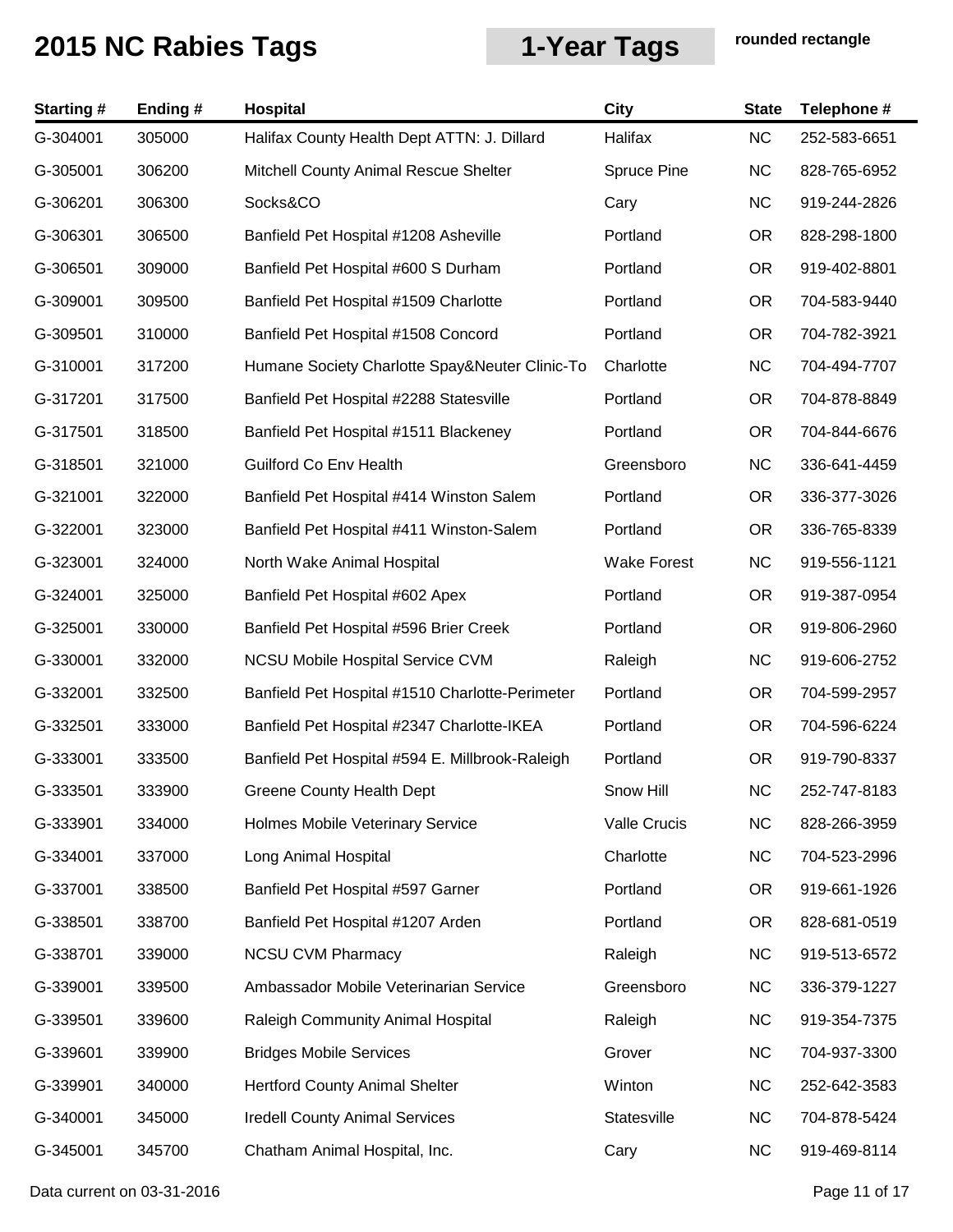| <b>Starting#</b> | Ending# | Hospital                                      | <b>City</b>        | <b>State</b> | Telephone #  |
|------------------|---------|-----------------------------------------------|--------------------|--------------|--------------|
| G-345701         | 345900  | Dr Ivey Smith Mobile Vet                      | Snow Hill          | <b>NC</b>    | 252-714-9581 |
| G-345901         | 346000  | Alexander At The Park Vet Hospital            | Durham             | <b>NC</b>    | 919-484-9909 |
| G-346501         | 347100  | <b>Garner Animal Hospital</b>                 | Raleigh            | <b>NC</b>    | 919-772-0404 |
| G-347101         | 347200  | <b>Custom Care Mobile Veterinary Services</b> | Winston-Salem      | <b>NC</b>    | 205-223-9699 |
| G-347201         | 348000  | Banfield Pet Hospital #2322 Matthews          | Portland           | <b>OR</b>    | 704-847-7001 |
| G-349001         | 349500  | Banfield Pet Hospital #5034 Strickland        | Portland           | <b>OR</b>    | 919-870-4908 |
| G-349501         | 350100  | Rowan County Animal Control/Shelter           | Salisbury          | <b>NC</b>    | 704-216-7768 |
| G-350101         | 350200  | <b>Bullock Animal Clinic</b>                  | New Bern           | <b>NC</b>    | 252-637-6161 |
| G-350201         | 350300  | Paws At Your Doorstep Mobile Vet Service      | Cary               | <b>NC</b>    | 919-247-2670 |
| G-350301         | 350400  | Large Animal Veterinary Services              | Youngsville        | <b>NC</b>    | 919-554-1176 |
| G-350401         | 350500  | Ashe County Animal Control                    | Crumpler           | <b>NC</b>    | 336-982-4060 |
| G-350501         | 350800  | <b>Transylvania County Animal Services</b>    | <b>Brevard</b>     | <b>NC</b>    | 828-883-3713 |
| G-350801         | 350900  | Atlas Mobile Veterinary Service               | Pisgah Forest      | <b>NC</b>    | 828-702-7306 |
| G-350901         | 360000  | Whiskers and Paws Veterinary Wellness Clinic  | Concord            | <b>NC</b>    | 704-213-1403 |
| G-351001         | 351200  | Carolina Vet. Specialists Huntersville        | Huntersville       | <b>NC</b>    | 704-949-1100 |
| G-351201         | 351400  | VCA Cornerstone #487 High House               | Cary               | <b>NC</b>    | 919-319-1555 |
| G-351401         | 351600  | Four Paws Animal Clinic, Inc.                 | <b>Chapel Hill</b> | <b>NC</b>    | 919-942-1788 |
| G-351601         | 351900  | Spay 2 Save Mobile Clinic                     | Morehead City      | <b>NC</b>    | 252-622-2373 |
| G-351901         | 352000  | Lee County Health Department Animal Services  | Sanford            | <b>NC</b>    | 919-718-4640 |
| G-352001         | 352500  | Pet Friends of Duplin County                  | Warsaw             | <b>NC</b>    | 910-293-3348 |
| G-352501         | 354001  | Banfield Pet Hospital #595 Cary               | Cary               | NC.          | 919-858-8450 |
| G-354101         | 354300  | Polk County Animal Control                    | Columbus           | <b>NC</b>    | 828-894-3001 |
| G-354301         | 354500  | Iron Will Mobile Veterinary Services          | <b>Chapel Hill</b> | <b>NC</b>    | 336-263-8127 |
| G-354501         | 356400  | VIP Petcare Gentle Doctor NC Raleigh          | Windsor            | CA           | 800-427-7973 |
| G-356501         | 357000  | Banfield Pet Hospital #2124 Sharon Amity      | Portland           | <b>OR</b>    | 704-364-4171 |
| G-357401         | 357500  | Saving Grace Animals for Adoption             | Raleigh            | <b>NC</b>    | 919-518-1180 |
| G-357501         | 358000  | <b>Columbus Veterinary Clinic</b>             | Cerro Gordo        | <b>NC</b>    | 910-654-6952 |
| G-358001         | 358200  | <b>Gaston County Animal Control</b>           | Dallas             | <b>NC</b>    | 704-922-9716 |
| G-358201         | 358400  | Animal Hospital of Boone                      | Boone              | <b>NC</b>    | 828-264-7113 |
| G-358401         | 358500  | Creekside Mobile Veterinary Service           | Fuquay Varina      | <b>NC</b>    | 770-826-3200 |
| G-358501         | 358600  | <b>Sunflower Veterinary Clinic</b>            | Wilmington         | <b>NC</b>    | 910-622-3360 |
| G-358601         | 359000  | <b>Cary Animal Control</b>                    | Cary               | <b>NC</b>    | 919-319-4517 |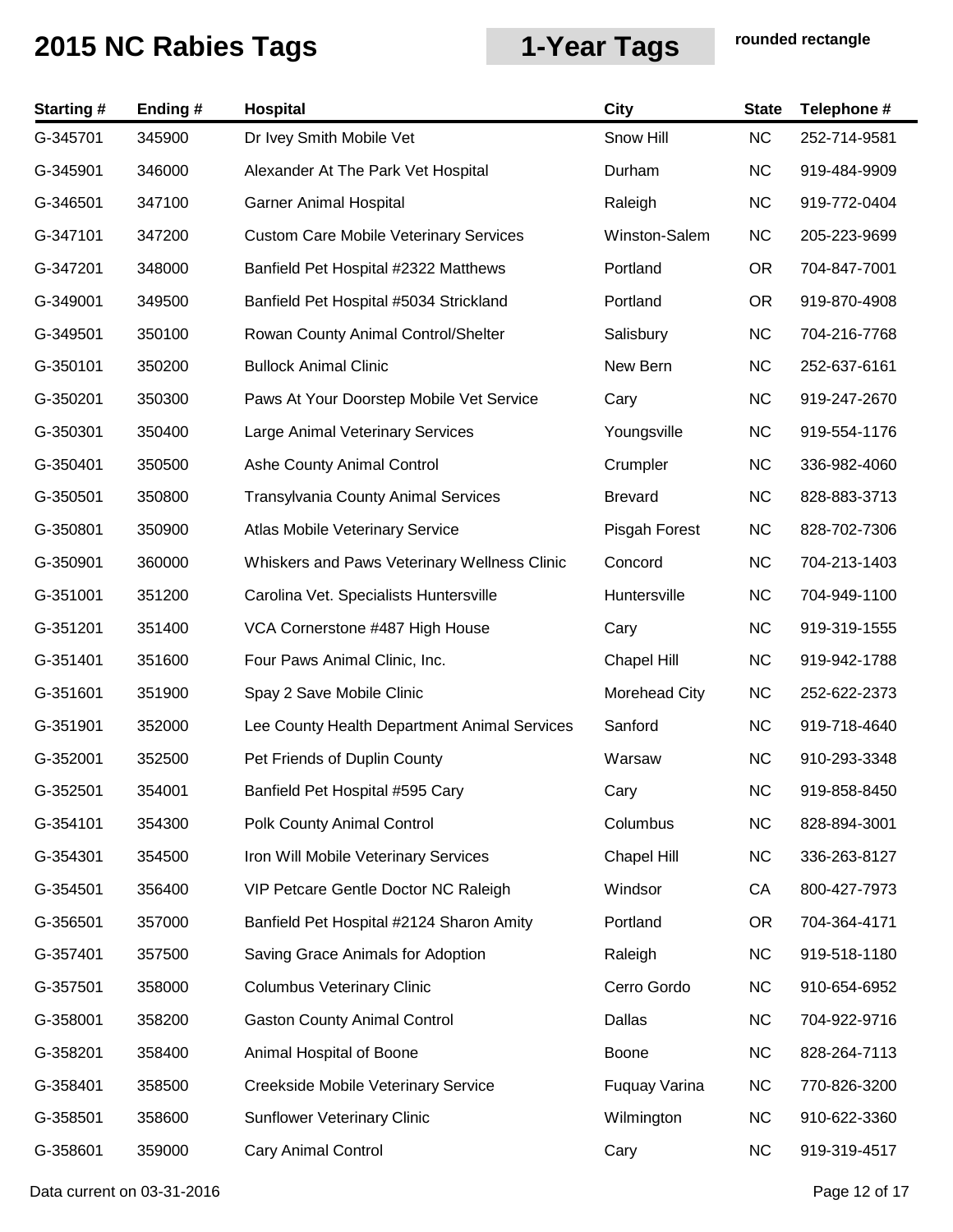| <b>Starting#</b> | Ending# | Hospital                                        | <b>City</b>           | <b>State</b> | Telephone #  |
|------------------|---------|-------------------------------------------------|-----------------------|--------------|--------------|
| G-359001         | 362000  | VIP Petcare-Paws Plus NC-C Charlotte            | Windsor               | CA           | 800-427-7973 |
| G-362001         | 362100  | Piedmont Equine Mobile Veterinary Service       | Marshville            | <b>NC</b>    | 704-989-3933 |
| G-362101         | 362400  | <b>Butner Veterinary Clinic</b>                 | <b>Butner</b>         | <b>NC</b>    | 919-575-6210 |
| G-362401         | 362800  | <b>Gaston County Animal Control</b>             | Dallas                | <b>NC</b>    | 704-922-9716 |
| G-362801         | 362900  | Banfield Pet Hospital #1208 Asheville           | Portland              | <b>OR</b>    | 828-298-1800 |
| G-362901         | 363000  | <b>Foundation Equine</b>                        | <b>Southern Pines</b> | <b>NC</b>    | 910-992-8225 |
| G-363001         | 363600  | Rowan County Animal Control/Shelter             | Salisbury             | <b>NC</b>    | 704-216-7768 |
| G-363601         | 363900  | Moyock Animal Hospital                          | Moyock                | <b>NC</b>    | 252-435-2250 |
| G-363901         | 364000  | Frontier Mobile Veterinay Service               | Iron Station          | <b>NC</b>    | 704-745-7550 |
| G-364001         | 365500  | Banfield Pet Hospital #594 E. Millbrook-Raleigh | Portland              | <b>OR</b>    | 919-790-8337 |
| G-365501         | 366500  | Fix A Friend Spay Neuter Clinic                 | Winnebo               | <b>NC</b>    | 910-253-8161 |
| G-366501         | 367000  | Waxhaw Animal Hospital                          | Waxhaw                | <b>NC</b>    | 704-843-2269 |
| G-367001         | 367200  | Dr James C. Brown                               | <b>Burlington</b>     | <b>NC</b>    | 336-584-4449 |
| G-367201         | 367400  | Sampson County Animal Shelter                   | Clinton               | <b>NC</b>    | 910-592-8493 |
| G-367401         | 367700  | Frenzel's Mobile Vet Clinic                     | Mebane                | <b>NC</b>    | 336-694-6688 |
| G-367701         | 367900  | Whiskers and Paws Veterinary Wellness Clinic    | Concord               | <b>NC</b>    | 704-213-1403 |
| G-367901         | 368000  | <b>Rottweiler Hearts Rescue</b>                 | Apex                  | NC           | 919-282-6169 |
| G-368001         | 368500  | Banfield Pet Hospital #2347 Charlotte-IKEA      | Portland              | <b>OR</b>    | 704-596-6224 |
| G-368501         | 368800  | <b>Richmond County Animal Shelter</b>           | Rockingham            | <b>NC</b>    | 910-997-8211 |
| G-368801         | 368900  | Large Animal Health Services, Inc.              | Asheboro              | <b>NC</b>    | 336-629-8910 |
| G-368901         | 369000  | <b>Quality Care Animal Hospital</b>             | Four Oaks             | <b>NC</b>    | 910-963-3044 |
| G-369001         | 370000  | VIP Petcare Gentle Doctor NC Raleigh            | Windsor               | CA           | 800-427-7973 |
| G-370001         | 371000  | <b>Forest City Animal Hospital</b>              | <b>Forest City</b>    | <b>NC</b>    | 828-229-3250 |
| G-371001         | 371300  | Banfield Pet Hospital #1207 Arden               | Portland              | OR.          | 828-681-0519 |
| G-371301         | 371500  | Banfield Pet Hospital #1208 Asheville           | Portland              | <b>OR</b>    | 828-298-1800 |
| G-371501         | 372000  | Banfield Pet Hospital #1510 Charlotte-Perimeter | Portland              | OR.          | 704-599-2957 |
| G-372001         | 372300  | <b>Gandy Animal Hospital</b>                    | Rockingham            | <b>NC</b>    | 910-997-2518 |
| G-372301         | 372600  | <b>Surry County Animal Control</b>              | Dodson                | <b>NC</b>    | 336-401-8481 |
| G-372601         | 372800  | <b>Bladen County Animal Control</b>             | Elizabethtown         | <b>NC</b>    | 910-862-6918 |
| G-372801         | 372900  | Pleasant Garden Veterinary Hospital             | Greensboro            | <b>NC</b>    | 336-676-8387 |
| G-372901         | 373000  | North Hills Animal Hospital & Resort            | Raleigh               | <b>NC</b>    | 919-307-4800 |
| G-373001         | 374000  | Banfield Pet Hospital #5063 Sharon Road         | Portland              | OR.          | 704-367-5323 |

Data current on 03-31-2016 **Page 13 of 17**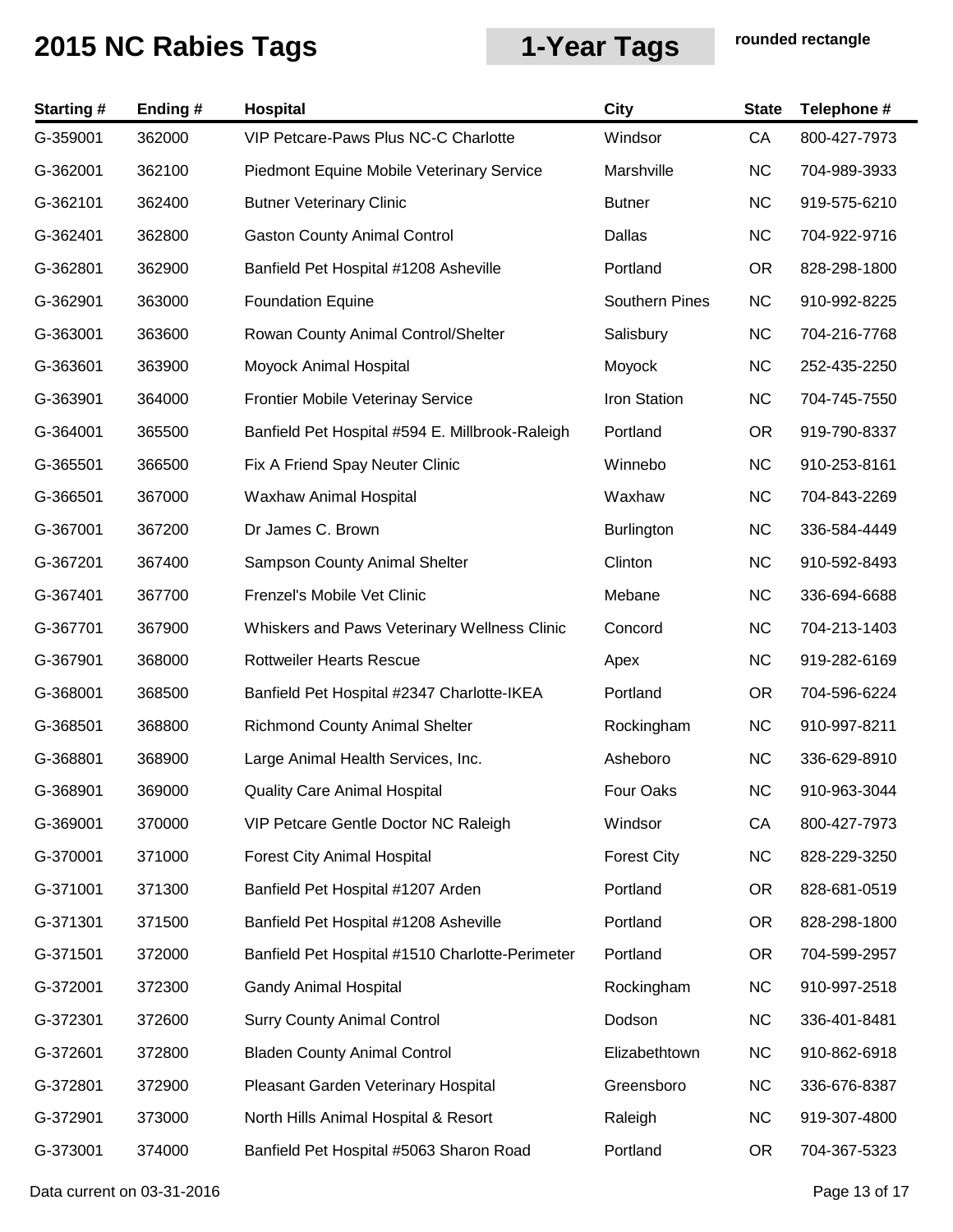| <b>Starting#</b> | Ending# | Hospital                                         | <b>City</b>        | <b>State</b> | Telephone #  |
|------------------|---------|--------------------------------------------------|--------------------|--------------|--------------|
| G-374001         | 374600  | Rowan County Animal Control/Shelter              | Salisbury          | <b>NC</b>    | 704-216-7768 |
| G-374601         | 374800  | <b>Quality Care Animal Hospital</b>              | Four Oaks          | <b>NC</b>    | 910-963-3044 |
| G-374801         | 375000  | Whiskers and Paws Veterinary Wellness Clinic     | Concord            | <b>NC</b>    | 704-213-1403 |
| G-375001         | 378000  | Carolina Value Vet Mobile Vaccine Clinic         | Concord            | <b>NC</b>    | 704-288-8620 |
| G-378001         | 379000  | VIP Petcare Gentle Doctor NC Raleigh             | Windsor            | CA           | 800-427-7973 |
| G-379001         | 379500  | Banfield Pet Hospital #1207 Arden                | Portland           | OR.          | 828-681-0519 |
| G-379501         | 380500  | Fix A Friend Spay Neuter Clinic                  | Winnebo            | <b>NC</b>    | 910-253-8161 |
| G-380501         | 381100  | <b>Burlington Animal Shelter/Adoption Center</b> | Haw River          | <b>NC</b>    | 336-578-0343 |
| G-381101         | 381500  | <b>Gaston County Animal Control</b>              | Dallas             | <b>NC</b>    | 704-922-9716 |
| G-381501         | 381900  | <b>Craven Pamlico Animal Services</b>            | New Bern           | <b>NC</b>    | 252-637-4606 |
| G-381901         | 382100  | <b>TriCounty Animal Shelter</b>                  | Tyner              | <b>NC</b>    | 252-221-8514 |
| G-382101         | 382400  | <b>Bladen County Animal Control</b>              | Elizabethtown      | <b>NC</b>    | 910-862-6918 |
| G-382401         | 382600  | VCA Broadstreet Animal Hospital                  | Fuquay Varina      | <b>NC</b>    | 919-557-3206 |
| G-382601         | 382700  | Tuscan Ridge Animal Hospital                     | <b>Wake Forest</b> | <b>NC</b>    | 919-556-1944 |
| G-382701         | 382900  | <b>Chatham County Animal Control</b>             | Pittsboro          | <b>NC</b>    | 919-542-7203 |
| G-382901         | 383200  | Banfield Pet Hospital #2247 Sanford              | Portland           | OR.          | 919-774-6428 |
| G-383201         | 383300  | Phillips Animal Medical Hospital                 | Gastonia           | <b>NC</b>    | 704-867-3514 |
| G-383301         | 383500  | Banfield Pet Hospital #1208 Asheville            | Portland           | OR.          | 828-298-1800 |
| G-383501         | 384000  | Banfield Pet Hospital #597 Garner                | Portland           | <b>OR</b>    | 919-661-1926 |
| G-384001         | 385000  | Vance County Animal Shelter                      | Henderson          | <b>NC</b>    | 252-492-3136 |
| G-385001         | 385500  | Banfield Pet Hospital #2213 at Ramsey            | Portland           | OR           | 910-884-1206 |
| G-385501         | 386000  | Warren County Animal Ark (Shelter)               | Warrenton          | <b>NC</b>    | 252-257-6137 |
| G-386001         | 386500  | Banfield Pet Hospital #1510 Charlotte-Perimeter  | Portland           | <b>OR</b>    | 704-599-2957 |
| G-386501         | 387000  | <b>Shelton's Veterinary Clinic</b>               | Williamston        | <b>NC</b>    | 252-792-2808 |
| G-387001         | 387100  | Banfield Pet Hospital #2347 Charlotte-IKEA       | Portland           | <b>OR</b>    | 704-596-6224 |
| G-387101         | 387500  | <b>Columbus Veterinary Clinic</b>                | Cerro Gordo        | <b>NC</b>    | 910-654-6952 |
| G-387501         | 388000  | Randolph County Animal Control                   | Asheboro           | <b>NC</b>    | 336-683-8235 |
| G-388001         | 388300  | <b>Transylvania County Animal Services</b>       | <b>Brevard</b>     | <b>NC</b>    | 828-883-3713 |
| G-388301         | 389000  | Alexander County Animal Control                  | Taylorsville       | <b>NC</b>    | 828-632-1199 |
| G-389001         | 389100  | <b>Greystone Animal Hospital</b>                 | Raleigh            | <b>NC</b>    | 919-676-1711 |
| G-389101         | 398400  | <b>Richmond County Animal Shelter</b>            | Rockingham         | <b>NC</b>    | 910-997-8211 |
| G-389401         | 389500  | <b>Quality Care Animal Hospital</b>              | Four Oaks          | <b>NC</b>    | 910-963-3044 |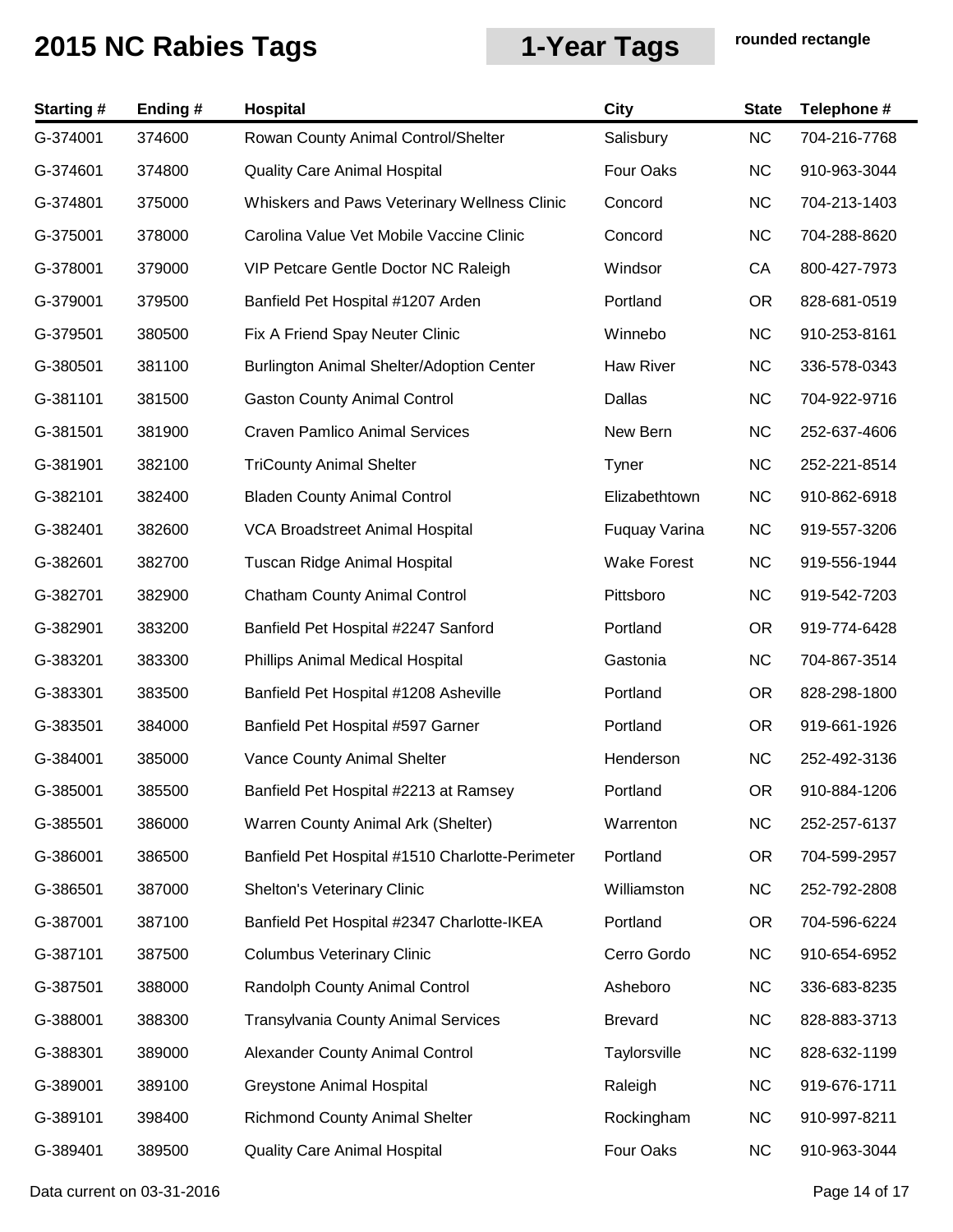| <b>Starting#</b> | Ending# | Hospital                                     | <b>City</b>          | <b>State</b> | Telephone #  |
|------------------|---------|----------------------------------------------|----------------------|--------------|--------------|
| G-389501         | 390100  | Rowan County Animal Control/Shelter          | Salisbury            | <b>NC</b>    | 704-216-7768 |
| G-390101         | 390400  | Pamlico Co Health Dept - Animal Control      | Bayboro              | <b>NC</b>    | 252-745-5634 |
| G-390401         | 390500  | <b>Blue Water Veterinary Services PLLC</b>   | Kill Devil Hills     | <b>NC</b>    | 252-455-1595 |
| G-390501         | 391000  | North End Veterinary Clinic                  | Lumberton            | <b>NC</b>    | 910-738-9368 |
| G-391001         | 393000  | VIP Petcare Gentle Doctor NC Raleigh         | Windsor              | CA           | 800-427-7973 |
| G-393001         | 393200  | <b>Highlands Pet Hospital</b>                | Concord              | <b>NC</b>    | 704-464-4463 |
| G-393201         | 393400  | Whiskers and Paws Veterinary Wellness Clinic | Concord              | <b>NC</b>    | 704-213-1403 |
| G-393401         | 393700  | <b>Bunn Animal Hospital</b>                  | <b>Bunn</b>          | <b>NC</b>    | 919-496-7401 |
| G-393701         | 393800  | Animal Hospital of New Bern PLLC             | New Bern             | <b>NC</b>    | 252-649-1520 |
| G-393801         | 394000  | Banfield Pet Hospital #1509 Charlotte        | Portland             | <b>OR</b>    | 704-583-9440 |
| G-394201         | 394500  | <b>Bayleaf Veterinary Hospital</b>           | Raleigh              | <b>NC</b>    | 919-848-1926 |
| G-394501         | 394700  | <b>College Road Animal Hospital</b>          | Wilmington           | <b>NC</b>    | 910-395-6555 |
| G-394701         | 394800  | Lake Wheeler Veterinary Hospital             | Raleigh              | <b>NC</b>    | 919-829-5511 |
| G-394801         | 394901  | <b>Bladen County Animal Control</b>          | Elizabethtown        | <b>NC</b>    | 910-862-6918 |
| G-394901         | 395100  | The Carolinas Animal Hospital & Dental       | Charlotte            | <b>NC</b>    | 704-588-9788 |
| G-395101         | 395300  | Sampson County Animal Shelter                | Clinton              | <b>NC</b>    | 910-592-8493 |
| G-395301         | 395400  | Pampered Pets Mobile Veterinary Services     | Wadesboro            | <b>NC</b>    | 704-465-2307 |
| G-395401         | 395500  | <b>Yadkin County Animal Control</b>          | Yadkinville          | <b>NC</b>    | 336-677-2500 |
| G-395501         | 396500  | Asheville Humane Society                     | Asheville            | <b>NC</b>    | 828-761-2001 |
| G-396501         | 396900  | <b>Lincoln County Animal Services</b>        | Lincolnton           | <b>NC</b>    | 704-736-4125 |
| G-396901         | 397000  | <b>Tyrrell County Animal Control</b>         | Columbia             | <b>NC</b>    | 252-766-0033 |
| G-397001         | 397200  | <b>SPCA of Franklin County</b>               | Youngsville          | <b>NC</b>    | 919-556-0954 |
| G-397201         | 397300  | Veterinary House Calls of Hickory            | Hickory              | <b>NC</b>    | 828-345-1998 |
| G-397301         | 397500  | Forsyth County Health Dept                   | <b>Winston Salem</b> | <b>NC</b>    | 336-703-3149 |
| G-397501         | 397600  | Youngsville Animal Hospital                  | Youngsville          | <b>NC</b>    | 919-494-5511 |
| G-397601         | 397700  | Warsaw Animal Hospital                       | Warsaw               | <b>NC</b>    | 910-293-3348 |
| G-397701         | 397900  | Bahama Road Veterinary Hospital              | Bahama               | <b>NC</b>    | 919-471-4103 |
| G-397901         | 398000  | <b>Quality Care Animal Hospital</b>          | Four Oaks            | <b>NC</b>    | 910-963-3044 |
| G-398001         | 398100  | Davie County Animal Services                 | Mocksville           | <b>NC</b>    | 336-751-0227 |
| G-398101         | 398300  | Banfield Pet Hospital #1208 Asheville        | Portland             | OR.          | 828-298-1800 |
| G-398301         | 398500  | <b>Warsaw Animal Hospital</b>                | Warsaw               | <b>NC</b>    | 910-293-3348 |
| G-398501         | 399000  | <b>Carteret County Animal Control</b>        | Morehead City        | <b>NC</b>    | 252-728-8585 |

Data current on 03-31-2016 **Page 15 of 17**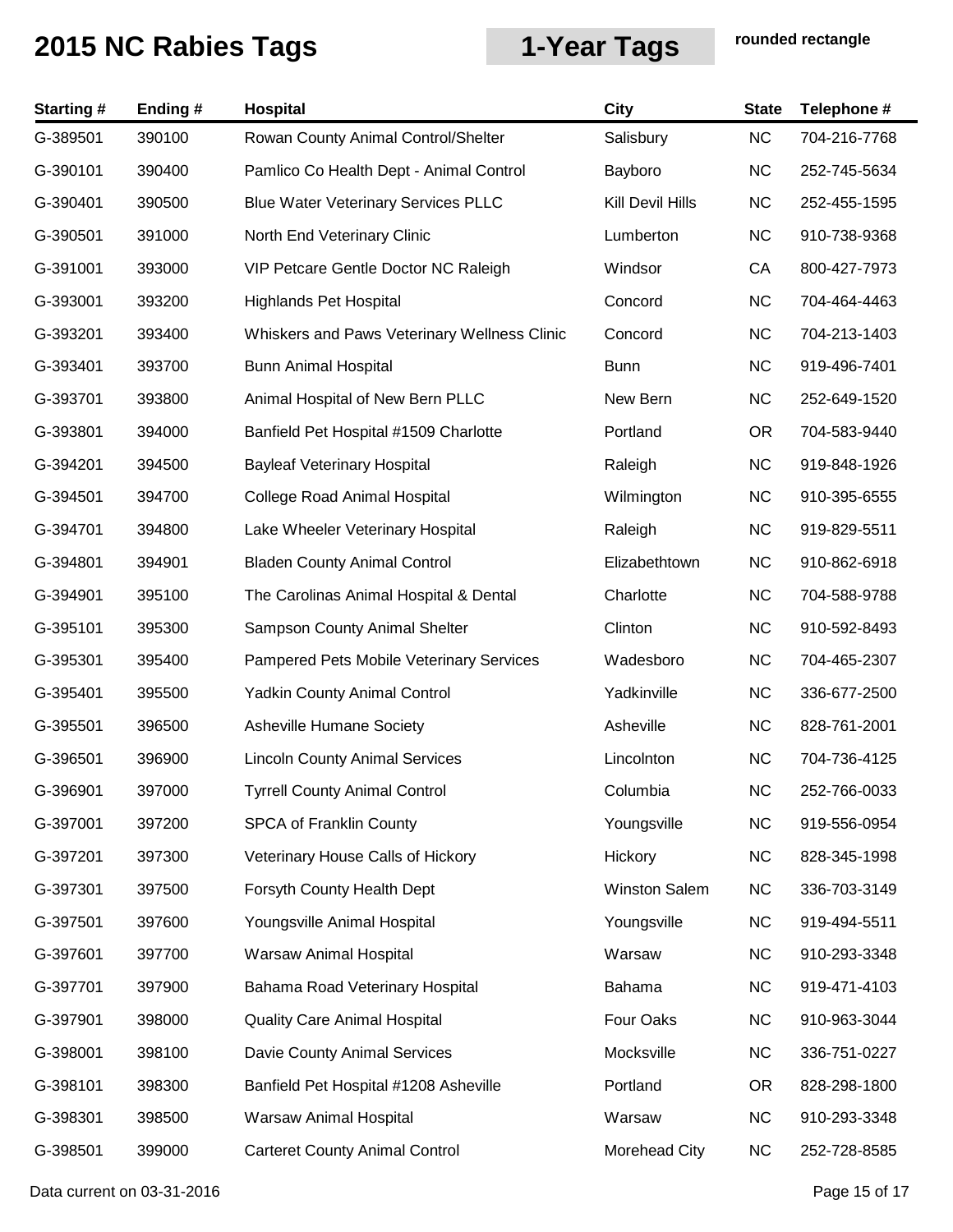| <b>Starting#</b> | Ending# | Hospital                                      | <b>City</b>  | <b>State</b> | Telephone #  |
|------------------|---------|-----------------------------------------------|--------------|--------------|--------------|
| G-399001         | 399300  | <b>Martin County Animal Control</b>           | Williamston  | <b>NC</b>    | 252-799-8099 |
| G-399301         | 399500  | Banfield Pet Hospital #1508 Concord           | Portland     | <b>OR</b>    | 704-782-3921 |
| G-399501         | 400000  | Planned Pethood Spay & Neuter Clinic          | Greensboro   | <b>NC</b>    | 336-299-3999 |
| G-400001         | 400600  | Rowan County Animal Control/Shelter           | Salisbury    | <b>NC</b>    | 704-216-7768 |
| G-400601         | 401000  | <b>College Road Animal Hospital</b>           | Wilmington   | <b>NC</b>    | 910-395-6555 |
| G-401001         | 401300  | Banfield Pet Hospital #2347 Charlotte-IKEA    | Portland     | OR.          | 704-596-6224 |
| G-401301         | 401400  | <b>Burke Animal Clinic</b>                    | Morganton    | <b>NC</b>    | 828-437-0481 |
| G-401401         | 401500  | Whiskers and Paws Veterinary Wellness Clinic  | Concord      | <b>NC</b>    | 704-213-1403 |
| G-401501         | 402000  | Granville Co Animal Control                   | Oxford       | <b>NC</b>    | 919-693-6749 |
| G-402001         | 402200  | Banfield Pet Hospital #1508 Concord           | Portland     | OR.          | 704-782-3921 |
| G-402201         | 402300  | <b>Brunswick County Animal Services</b>       | Supply       | <b>NC</b>    | 910-754-8204 |
| G-402301         | 402400  | <b>Healing Paws Veterinary Hospital</b>       | Hillsborough | <b>NC</b>    | 919-245-3437 |
| G-402401         | 402500  | <b>Quality Care Animal Hospital</b>           | Four Oaks    | <b>NC</b>    | 910-963-3044 |
| G-402501         | 404500  | Planned Pethood Spay & Neuter Clinic          | Greensboro   | <b>NC</b>    | 336-299-3999 |
| G-404501         | 404600  | Animobile Veterinary Services                 | Tryon        | <b>NC</b>    | 919-932-0305 |
| G-404601         | 404700  | Animal Hospital of New Bern PLLC              | New Bern     | <b>NC</b>    | 252-649-1520 |
| G-404901         | 405000  | Shaw Mobile Veterinary Practice               | Sanford      | <b>NC</b>    | 919-775-5522 |
| G-405001         | 409500  | Charlotte-Mecklenburg Animal Care & Control   | Charlotte    | <b>NC</b>    | 704-336-6695 |
| G-409501         | 410500  | <b>Iredell County Animal Services</b>         | Statesville  | <b>NC</b>    | 704-878-5424 |
| G-410501         | 411500  | VIP Petcare-Columbia                          | Windsor      | СA           | 707-620-2287 |
| G-411501         | 412500  | Humane Society of Charlotte Spay&Neuter-Byrum | Charlotte    | <b>NC</b>    | 704-494-7707 |
| G-412501         | 412600  | <b>Lincoln County Animal Services</b>         | Lincolnton   | <b>NC</b>    | 704-736-4125 |
| G-412601         | 412700  | Waxhaw Animal Hospital                        | Waxhaw       | <b>NC</b>    | 704-843-2269 |
| G-412701         | 412900  | Fix A Friend Spay Neuter Clinic               | Winnebo      | <b>NC</b>    | 910-253-8161 |
| G-412901         | 413200  | Animal Center of Moore County                 | Carthage     | <b>NC</b>    | 910-947-2858 |
| G-413201         | 413300  | Animal Hospital of New Bern PLLC              | New Bern     | <b>NC</b>    | 252-649-1520 |
| G-413301         | 413400  | Newton Veterinary Clinic                      | Newton       | <b>NC</b>    | 828-464-5020 |
| G-413401         | 413600  | <b>Gaston County Animal Control</b>           | Dallas       | <b>NC</b>    | 704-922-9716 |
| G-413601         | 413700  | 83rd Civil Affairs Battalion                  | Fort Bragg   | <b>NC</b>    | 910-643-7893 |
| G-413701         | 413800  | Rowan County Animal Control/Shelter           | Salisbury    | <b>NC</b>    | 704-216-7768 |
| G-413801         | 413900  | Western Wake Veterinary Service               | Apex         | <b>NC</b>    | 919-362-1344 |
| G-413901         | 414000  | Fix A Friend Spay Neuter Clinic               | Winnebo      | <b>NC</b>    | 910-253-8161 |